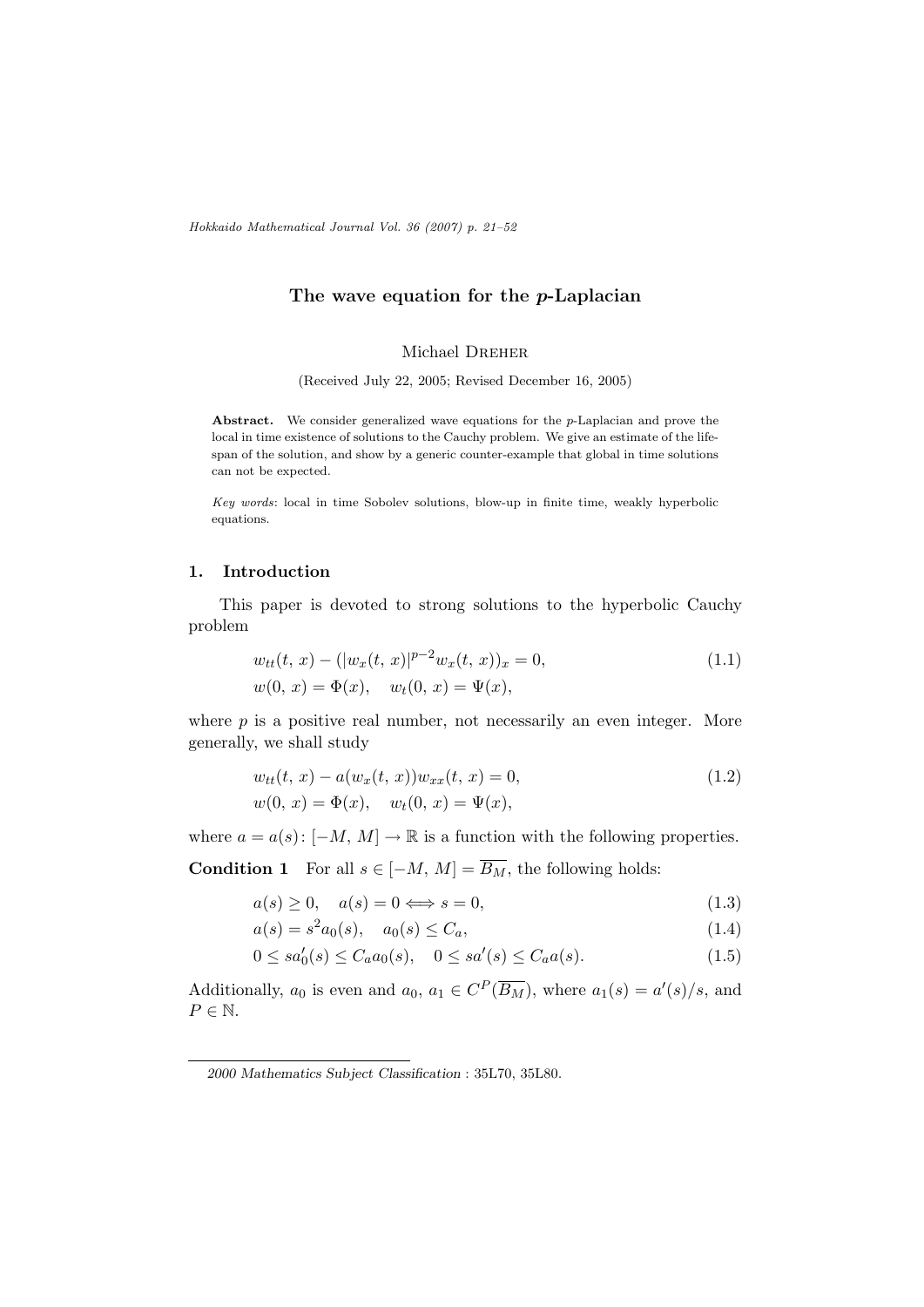**Remark 1.1** The choice  $a(s) = (p-1)|s|^{p-2}$  leads to (1.1) with  $p > P+4$ , or  $p \in 2\mathbb{N}, p \geq 4$ , and  $P \in \mathbb{N}$  is arbitrary.

The first of our main results is the following.

**Theorem 1.2** Assume that the function  $a = a(s)$  satisfies Condition 1, and suppose that the initial data  $\Phi$ ,  $\Psi \in C_0^{k+2}(\mathbb{R})$  with  $4 \leq k \leq P+1$ , P,  $k \in \mathbb{N}$ , are compatible to a(s), i.e., they are real–valued and  $\|\Phi_x\|_{L^{\infty}}$ M.

Then the Cauchy problem (1.2) has a real–valued local solution w with

$$
w \in L^{\infty}([0, T_0], H^k(\mathbb{R})), \quad \partial_t^2 w \in L^{\infty}([0, T_0], H^{k-2}(\mathbb{R})).
$$

This solution vanishes outside  $[0, T_0] \times \text{supp}(\Phi, \Psi)$ . The estimate  $T_0$  of the life span only depends on M, supp $(\Phi, \Psi)$ , and the norms  $\|(\Phi, \Psi)\|_{C^6(\mathbb{R})}$ ,  $\left\|(a_0, a_1)\right\|_{C^3(B_M)}$ . The solution is unique in the space of all functions w with  $w \in L^{\infty}([0, T_0], H^4(\mathbb{R}))$ ,  $\partial_t^2 w \in L^{\infty}([0, T_0], H^2(\mathbb{R}))$ .

Remark 1.3 By the same arguments, we can study the more general equation

$$
w_{tt} - a(w_x)w_{xx} - b(w_x) - cw = 0,
$$

where  $a(s)$  is as above,  $b(s)$  is sufficiently smooth with  $b(0) = 0$  and  $|b'(s)|^2 \le$  $Ca(s)$ , and c is a real constant. It is even possible to allow an additional dependence on time of  $a, b, c$ . However, for simplicity, we stick to  $(1.2)$ .

**Remark 1.4** If the function  $a(s)$  is analytic, we can drop Condition 1 and follow a modified version of the proof given in [17], where equations  $u_{tt} - a(u)\Delta u = 0$  with analytic function a were studied.

In the proof, we shall replace the nonsmooth coefficient  $a(s)$  by a smooth approximation, preserving the other conditions.

**Condition 2** The coefficient  $a = a(s)$  satisfies Condition 1, and  $a_0 \in$  $C^{\infty}(\overline{B_M}).$ 

Theorem 1.5 Let the assumptions of Theorem 1.2 be satisfied. Additionally, suppose that  $a = a(s)$  satisfies Condition 2, and  $\Phi$ ,  $\Psi \in C_0^{\infty}(\mathbb{R})$ .

Then the solution w to the Cauchy problem (1.2) belongs to  $C_b^{\infty}([0, T_0] \times$  $\mathbb{R}$ ).

The life span of the solution tends to infinity for initial data approaching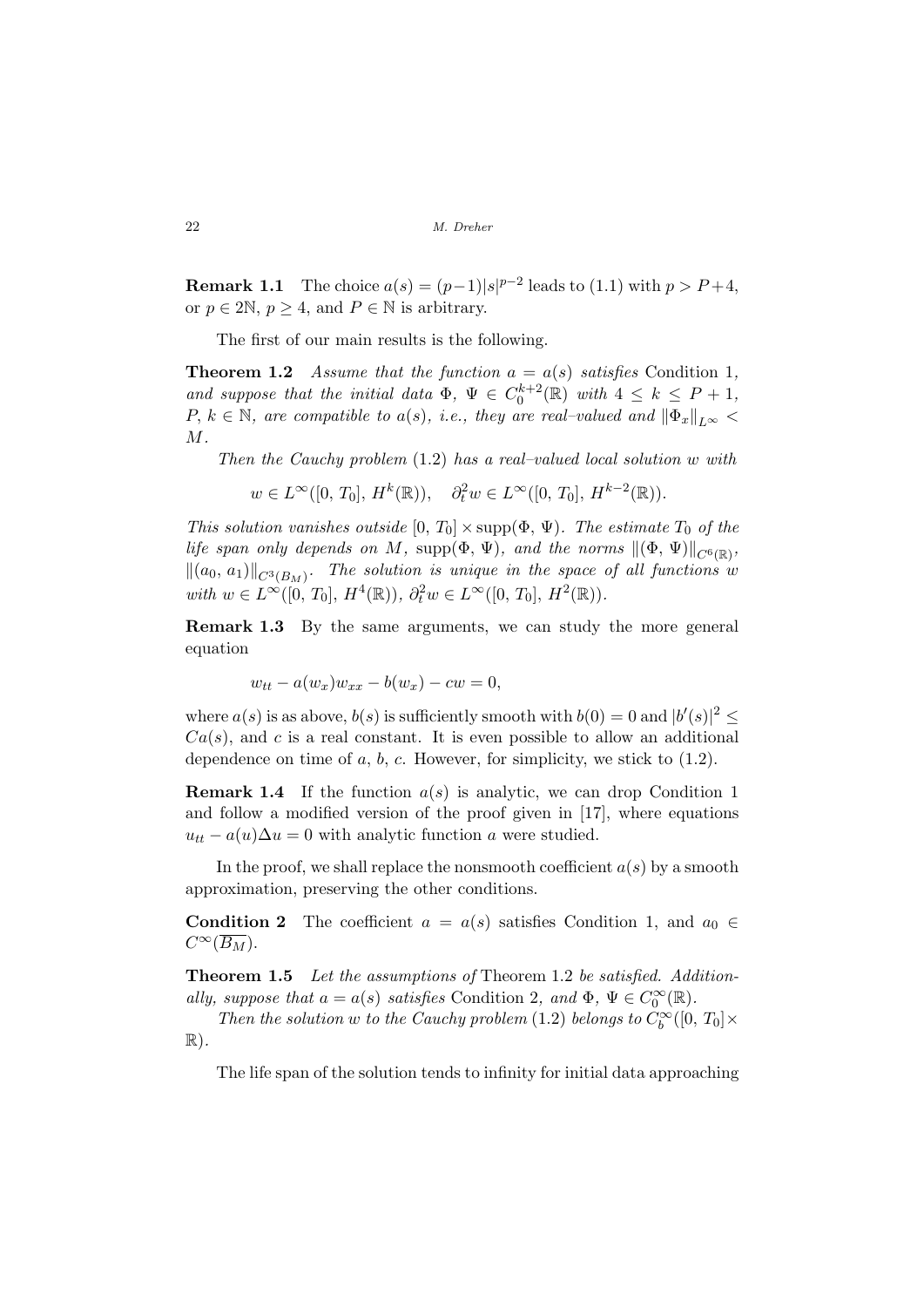zero, in the following sense. Fix some  $0 < \lambda \ll 1$ , and consider the Cauchy problem

$$
w_{tt}(t, x) - a(w_x(t, x))w_{xx}(t, x) = 0,
$$
  
\n
$$
w(0, x) = \lambda \Phi(x), \quad w_t(0, x) = \lambda \Psi(x).
$$
\n(1.6)

Theorem 1.6 Let the assumptions of Theorem 1.2 be satisfied. Then the lower estimate of the life span  $T_0 = T_0(\lambda)$  goes to infinity for  $\lambda \to 0$ . More precisely,

$$
T_0(\lambda) \ge C |\ln \lambda|^{1/3}, \quad 0 < \lambda \ll 1.
$$

It is known (see [7]) that (1.2) admits a unique local solution in Sobolev spaces in the strictly hyperbolic case,  $(a(s) \geq \alpha > 0)$ . However, this solution is never a global classical solution, except in trivial cases. In [13], the Cauchy problem

$$
w_{tt}(t, x) - a(w_x(t, x))^2 w_{xx}(t, x) = 0,
$$
  

$$
w(0, x) = \Phi(x), \quad w_t(0, x) = \Psi(x)
$$

has been considered, where  $a(w_x) > 0$ ,  $a'(w_x) \neq 0$ , and the data  $\Phi$ ,  $\Psi$  have compact support. It was shown that the only global solution  $w \in C^2(\mathbb{R}_t \times$  $\mathbb{R}_x$ ) is  $w \equiv 0$ . In other words, every nontrivial solution develops a singularity in finite time, it is the second derivatives of  $w$  that become infinite. This result can not be applied to  $(1.2)$  since  $(1.2)$  is neither strictly hyperbolic nor everywhere genuinely nonlinear. However, by a different method, we show in Section 9 that global solutions to  $(1.1)$  can not exist in case of  $p = 4$ provided that the initial data satisfy appropriate sign conditions.

At first glance, it seems natural to attack (1.2) by a linearisation argument, leading to a family of Cauchy problems

$$
w_{tt}^{(n+1)}(t, x) - a(w_x^{(n)}(t, x))w_{xx}^{(n+1)}(t, x) = 0,
$$
  

$$
w^{(n+1)}(0, x) = \Phi(x), \quad w_t^{(n+1)}(0, x) = \Psi(x),
$$

and then one hopes to be able to show convergence  $w^{(n)} \to w^*$  at least for small times. In general, this direct approach will not work in the weakly hyperbolic case. In fact, a Cauchy problem

$$
w_{tt}(t, x) - a(t)w_{xx}(t, x) = 0, \quad a \ge 0, \quad a \in C^{\infty},
$$
  

$$
w(0, x) = \Phi(x), \quad w_t(0, x) = \Psi(x), \quad \Phi, \Psi \in C^{\infty}
$$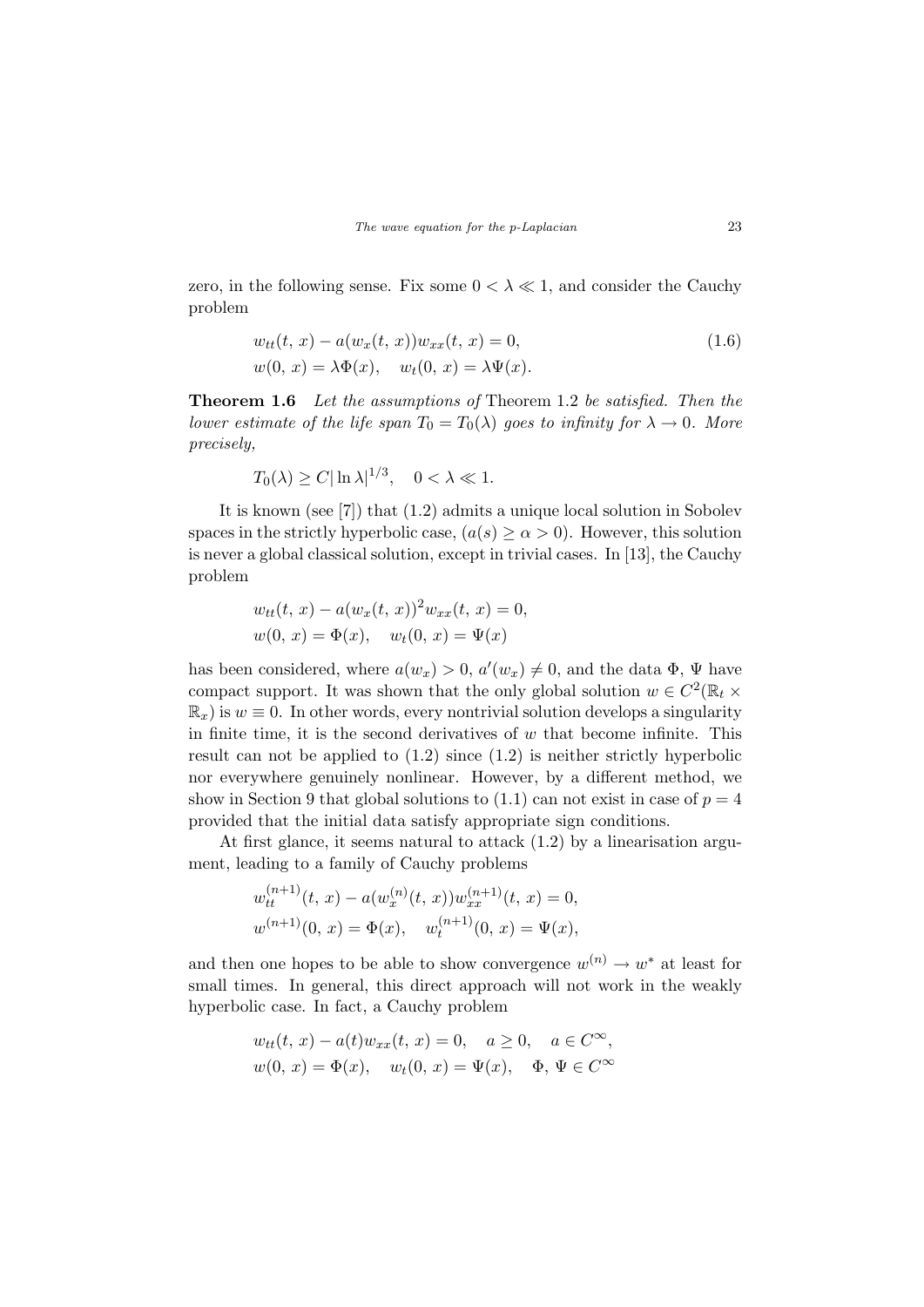without solution was constructed in [3]. On the other hand,  $(1.2)$  is wellposed in Gevrey spaces with Gevrey index between 1 and 2 if  $a = a(s)$  is analytic. This is a special case of much more general results in [14], [15]. If one allows damping terms of the form  $(-\Delta)^{\alpha}\partial_t w$  in (1.2),  $0 < \alpha \leq 1$ , then the global existence and the energy decay of weak solutions can be proved, see for instance [1], [2], [9], [11].

In [8], the Cauchy problem

$$
w_{tt} - \nabla(|\nabla w|^{p-2}\nabla w) - |w|^{q-1}w = 0, \quad p, q > 1, q \ge p - 1,
$$
  

$$
w(0, x) = \Phi_0(x), \quad w_t(0, x) = \Psi_0(x),
$$

has been studied. Assuming that  $\Phi_0$  and  $\Psi_0$  are real-valued and that  $\|\Psi_0\|_{L^2}^2/2 + \|\nabla \Phi_0\|_{L^p}^p/p \le \|\Phi_0\|_{L^{q+1}}^{q+1}/(q+1)$ , it was shown that  $\|w(t, \cdot)\|_{L^2}$ <br>blows up in finite time if  $\int \Phi_0(x)\Psi_0(x)dx > 0$ , and that  $\|w(t, \cdot)\|_{L^2}$  decays blows up in innee time if  $\int \Psi_0(x)\Psi_0(x)dx$ <br>(for  $t \to \infty$ ) if  $\int \Phi_0(x)\Psi_0(x)dx < 0$ .

The life span of periodic analytic solutions to the nonlinear Cauchy problem

$$
w_{tt} = F(x, w, Dw, D^2w), \quad w(0, x) = \lambda \Phi(x), \quad w_t(0, x) = \lambda \Psi(x)
$$

has been studied in [5]. Assuming that this equation is weakly hyperbolic at  $(x, 0, 0, 0)$ , the estimate  $T_0(\lambda) \geq C \log |\log \lambda|$  was proved.

Our approach relies on two key ingredients. The first is a careful investigation of a so-called separating curve, a method which is represented in [6]. The second is a certain decomposition of the solution and the reduction to a hyperbolic  $2 \times 2$  system of second order. This technique has been developed in [4] and [17], where certain semilinear and quasilinear cases were studied. This method consists of several steps, which are performed in the Sections 2 to 8. A more detailed description can be found at the end of Section 2. The blow–up of solutions for a variant of (1.1) is shown in Section 9.

We employ the standard notations  $\partial_x = \partial/\partial x$ ,  $\partial_t = \partial/\partial t$ ;  $H^k(X) =$  $W_2^k(X)$  are the usual Sobolev spaces on an open set X, and  $C_b^{\infty}(X)$  denotes the linear space of all functions that are bounded and continuous together with all their derivatives.

### 2. Transformation into a system

In order to be able to derive a *priori* estimates for  $(1.2)$ , we shall transform this Cauchy problem into a second order system. The main advantage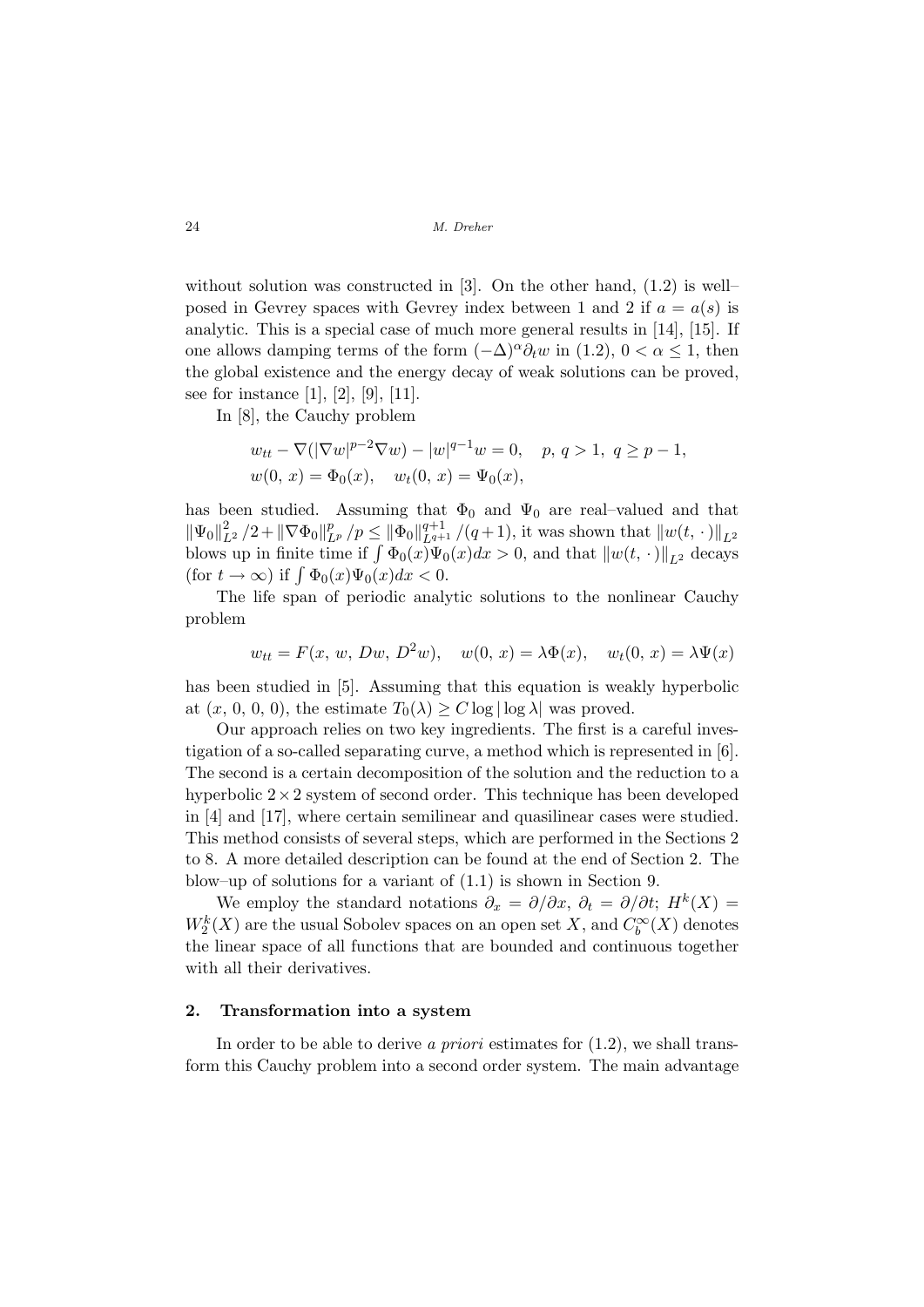is that we will have more information about the principal part available.

Set  $u(t, x) = \partial_x w(t, x), \phi(x) = \partial_x \Phi(x), \psi(x) = \partial_x \Psi(x)$ . Assuming that  $w$  is a solution to  $(1.2)$ , we find that  $u$  solves

$$
u_{tt}(t, x) - \partial_x(a(u(t, x))\partial_x u(t, x)) = 0,
$$
  
 
$$
u(0, x) = \phi(x), \quad u_t(0, x) = \psi(x).
$$
 (2.1)

If  $\phi(x_0) = \psi(x_0) = 0$ , then  $(\partial_t^k u)(0, x_0) = 0$  for all  $k \in \mathbb{N}$ . This suggests the educated guess

$$
u(t, x) = \phi(x)g(t, x) + \psi(x)h(t, x),
$$
  
 
$$
g(0, x) = 1, \quad h(0, x) = 0, \quad g_t(0, x) = 0, \quad h_t(0, x) = 1.
$$

A direct calculation gives us  $u_{tt} = \phi g_{tt} + \psi h_{tt}$  and

$$
\partial_x(a(u)u_x) = a(u)(\phi g_{xx} + \psi h_{xx}) \n+ a'(u)u_x(\phi g_x + \psi h_x) + 2a_0(u)(\phi g + \psi h)^2(\phi_x g_x + \psi_x h_x) \n+ (\phi g + \psi h)(a_0(u)u(\phi_{xx}g + \psi_{xx}h) + a_1(u)(\phi_x g + \psi_x h)^2),
$$

which leads us to

$$
\phi(g_{tt} - \partial_x(a(u)g_x) - 2a_0(u)ug(\phi_x g_x + \psi_x h_x) - cg)
$$
  
+ 
$$
\psi(h_{tt} - \partial_x(a(u)h_x) - 2a_0(u)uh(\phi_x g_x + \psi_x h_x) - ch) = 0,
$$

where we have introduced

$$
c = c(x, g, h) = a_0(u)u(\phi_{xx}g + \psi_{xx}h) + a_1(u)(\phi_xg + \psi_xh)^2.
$$

Now we define the vector  $U = (g, h)^T$  of unknowns and

$$
A(x, U) = \begin{pmatrix} a(\phi(x)g + \psi(x)h) & 0\\ 0 & a(\phi(x)g + \psi(x)h) \end{pmatrix},
$$
(2.2)  

$$
B(x, U) = 2a_0(\phi(x)g + \psi(x)h)
$$

$$
\times (\phi(x)g + \psi(x)h) \begin{pmatrix} \phi_x(x)g & \psi_x(x)g \\ \phi_x(x)h & \psi_x(x)h \end{pmatrix}, \quad (2.3)
$$

$$
C(x, U) = \begin{pmatrix} c(x, U) & 0 \\ 0 & c(x, U) \end{pmatrix}.
$$
 (2.4)

Clearly, if we are able to find a solution  $U = U(t, x)$  to the Cauchy problem

$$
\partial_t^2 U - \partial_x (A(x, U)\partial_x U) - B(x, U)\partial_x U - C(x, U)U = 0,\tag{2.5}
$$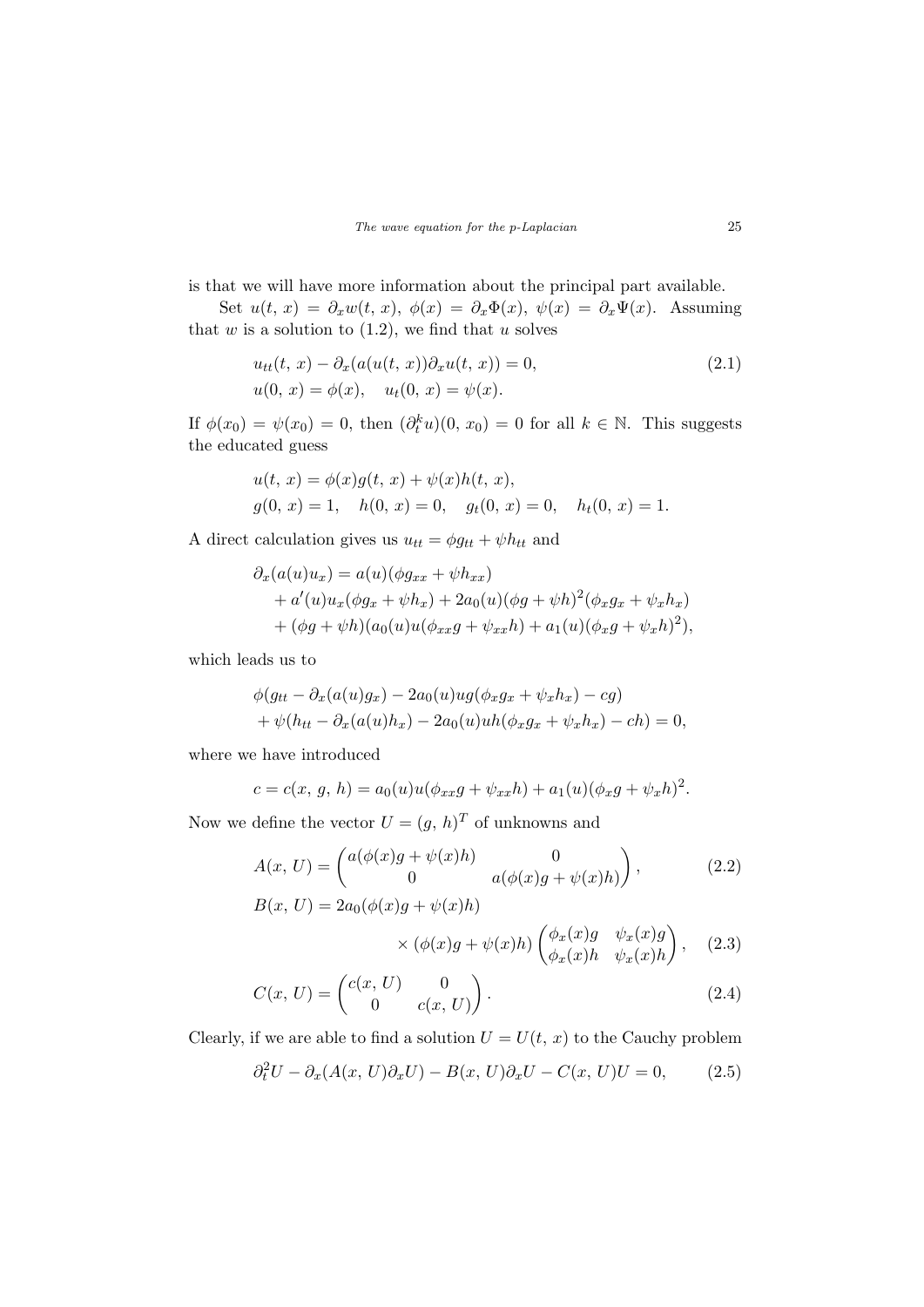$$
U(0, x) = (1, 0)T, \quad Ut(0, x) = (0, 1)T,
$$

then the function  $u(t, x) = \phi(x)g(t, x) + \psi(x)h(t, x)$  solves (2.1).

In case of (1.6), we obtain the Cauchy problem

$$
\partial_t^2 U - \partial_x (A_\lambda(x, U)\partial_x U) - B_\lambda(x, U)\partial_x U - C_\lambda(x, U)U = 0, \quad (2.6)
$$
  
 
$$
U(0, x) = (1, 0)^T, \quad U_t(0, x) = (0, 1)^T,
$$

where  $A_{\lambda}$ ,  $B_{\lambda}$ ,  $C_{\lambda}$  are defined as in (2.2)–(2.4), with  $(\phi, \psi)$  replaced by  $(\lambda \phi, \lambda \psi).$ 

We will consider a linearised version of (2.5),

$$
\partial_t^2 V - \partial_x (A(x, U)\partial_x V) - B(x, U)\partial_x V - C(x, U)V = F(t, x),\tag{2.7}
$$

with one of the following initial conditions:

$$
V(0, x) = V_0(x), \quad V_t(0, x) = V_1(x), \tag{2.8}
$$

$$
V(t_0, x) = V_0(x), \quad V_t(t_0, x) = V_1(x), \quad 0 < t_0 < T,\tag{2.9}
$$

where  $U = U(t, x)$  is some vector valued function with

$$
\left\| U(t,\,\cdot\,) - \begin{pmatrix} 1 \\ t \end{pmatrix} \right\|_{C_b^1([0,T]\times B_R)} < \varepsilon \ll 1. \tag{2.10}_T
$$

The paper is organised as follows. In Section 3, we study the behaviour of  $A = A(x, U(t, x))$  under the condition  $(2.10)<sub>T</sub>$ . Using results from [17], we shall derive a priori estimates in Sobolev spaces for a solution  $V$  to  $(2.7)$ in Section 4. Then, a regularisation argument will enable us to prove the existence of a unique  $C^{\infty}$  solution V to (2.7) in Section 5. By means of Nash–Moser–Hamilton theory, the existence of a local  $C^{\infty}$  solution U to (2.5) will be shown in Section 6. The life span of this solution is studied in Section 7, leading to a proof of Theorem 1.5. Finally, Theorem 1.2 is proved in Section 8. The proof of Theorem 1.6 relies on a careful analysis of the dependence of all constants on  $\lambda$ .

## 3. The separating curve

Assume that  $U = (g, h)^T$  is defined on  $[0, T] \times B_R$  and fulfils  $(2.10)_T$ . Setting  $U(t, x) + U(-t, x) := 2U(0, x)$ , we extend U as a  $C^1$  function to  $[-T, T] \times B_R$ , and have  $||U(t, \cdot) - (1, t)^T||_{C^{1}([-T, T] \times B_R)} < \varepsilon$ , allowing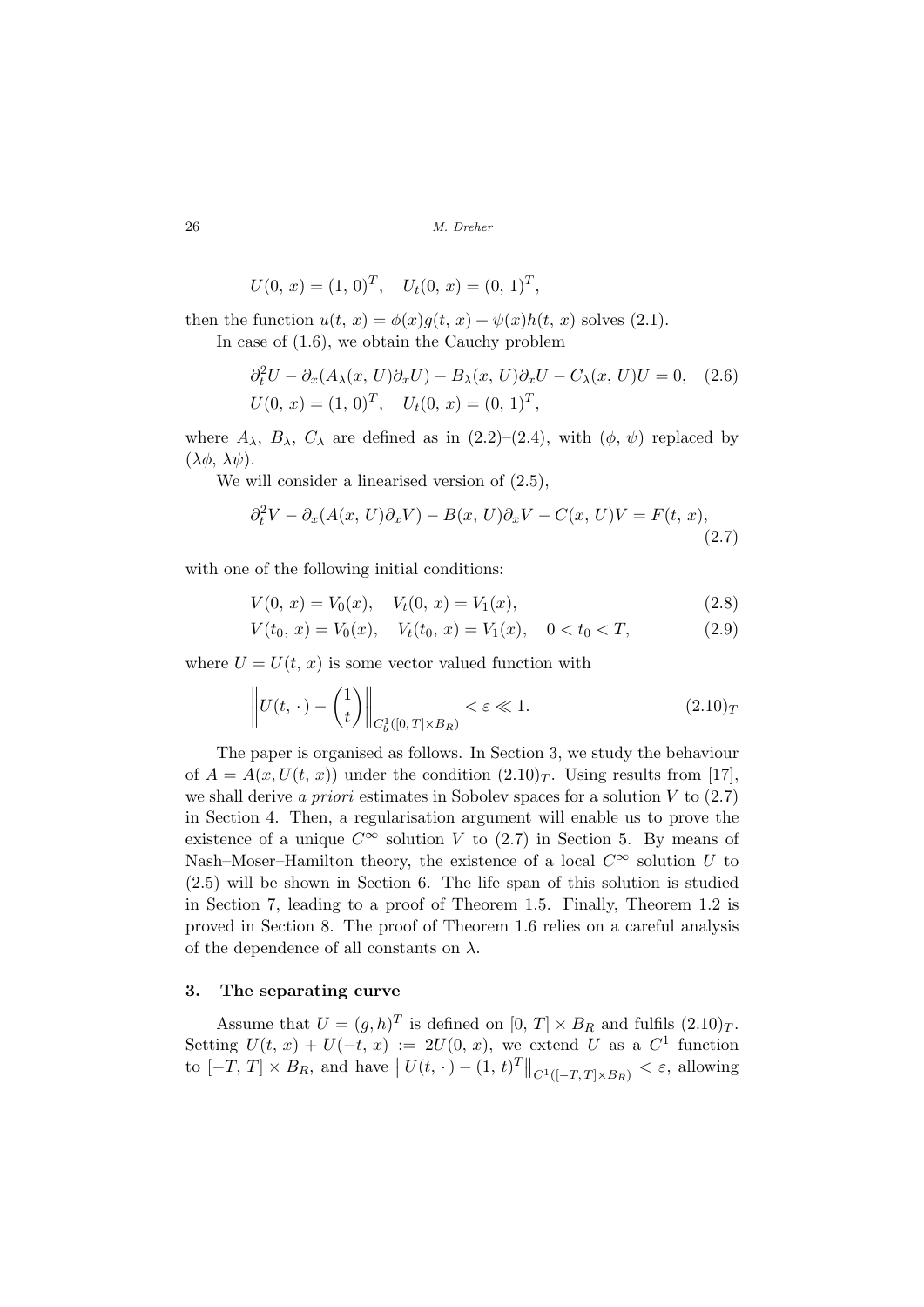some modification in  $\varepsilon$ . The next proposition describes the behaviour of the function  $a_*(t, x) = a(\phi(x)g(t, x) + \psi(x)h(t, x))$  in a neighbourhood of the line  $\{0\} \times B_R$ .

**Proposition 3.1** Let  $a = a(s)$  satisfy Condition 1, and assume that  $\phi$ ,  $\psi$  $\in C_0^1(\mathbb{R})$  are compatible data, i.e.,  $\|\phi\|_{L^{\infty}} < M$ . Introduce the notation

$$
\Omega_{\phi\psi} = \{x \colon |\phi(x)| + |\psi(x)| > 0\}.
$$

Then there are constants  $\varepsilon$ ,  $\alpha$ ,  $\tau > 0$  such that for every  $U = (g, h)^T$ with  $(2.10)_{\tau}$  there is  $a \gamma \in C^{1}(\Omega_{\phi\psi})$  such that  $a_{*}(t, x) = a(\phi(x)g(t, x) +$  $\psi(x)h(t, x)$  satisfies

$$
\alpha a_*(t, x) - \partial_t a_*(t, x) \ge 0 \quad : t < \gamma(x), \quad (t, x) \in [-\tau, \tau] \times \Omega_{\phi\psi},\tag{3.1}
$$

$$
\alpha a_*(t, x) + \partial_t a_*(t, x) \ge 0 \quad : t > \gamma(x), \quad (t, x) \in [-\tau, \tau] \times \Omega_{\phi\psi},\tag{3.2}
$$

$$
a_*(\gamma(x), x)(\gamma'(x))^2 \le \frac{1}{4} \qquad : x \in \Omega_{\phi\psi}.\tag{3.3}
$$

Moreover, the function  $\gamma$  has the same regularity as  $\phi$ ,  $\psi$ , and U; and the constants  $\varepsilon$ ,  $\tau$ ,  $\alpha$  depend only on M,  $C_a$ ,  $\|(\phi, \psi)\|_{C^1}$ .

**Remark 3.2** The curve  $\{t = \gamma(x)\}\$  separates the  $(t, x)$  space into two parts. In the following section, different methods will be employed in both parts in order to derive a *priori* estimates of the solution  $V$  of  $(2.7)$ .

**Remark 3.3** Condition (3.3) means that the curve  $\{t = \gamma(x)\}\$ is noncharacteristic.

Proof. This proof is based on ideas from [17].

Set  $M' = ||\phi||_{L^{\infty}} < M$ . If  $\tau \leq (M - M')/(2 ||\psi||_{L^{\infty}})$  and  $|t| \leq \tau$ , then  $\|\phi + t\psi\|_{L^{\infty}} \leq (M + M')/2$ . If  $0 < \varepsilon \leq \varepsilon_0(M, M', \|\psi\|_{L^{\infty}})$ , then  $\|\phi g + \psi h\|_{L^{\infty}} \leq M$  for  $|t| \leq \tau$  and  $U = (g, h)^T$  satisfying  $(2.10)_{\tau}$ ; and the mapping  $t \mapsto \chi(t; x) = h(t, x)/g(t, x)$  is invertible for every  $|x| \le R$ ,  $|t| \le \tau$ . Assuming  $\varepsilon \tau \leq 1/6$ , we get

$$
|\chi(t;x) - t| \le 2\varepsilon + \frac{|t|}{2}, \quad |\chi(t;x)| \le 2(\varepsilon + |t|), \tag{3.4}
$$

since  $|\chi_t(t;x)-1| \leq 1/2$ . Then the inverse function  $\chi^{-1}(s;x)$  of the mapping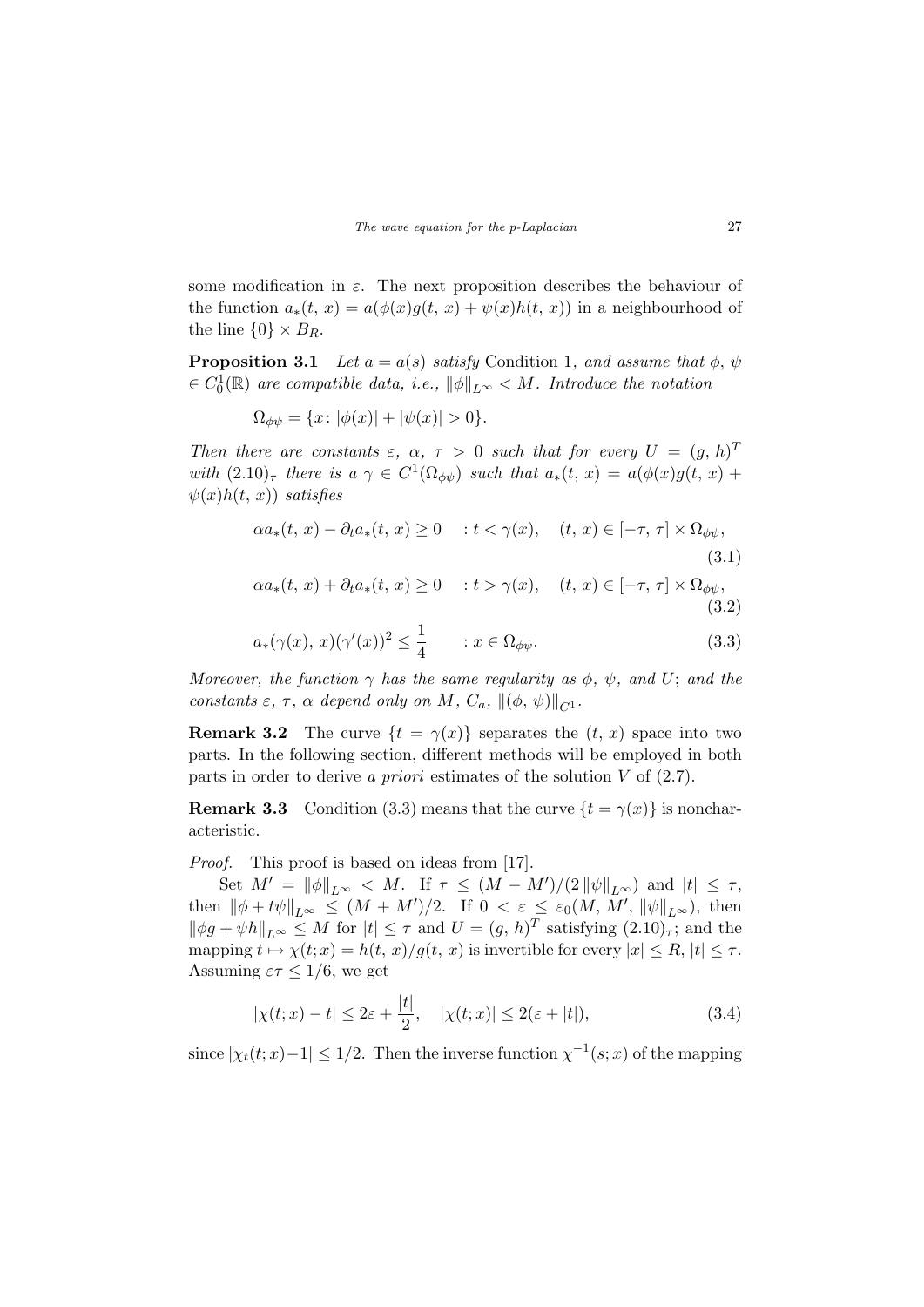$t \mapsto \chi(t; x)$  satisfies  $|\chi^{-1}(s; x)| \leq 2(\varepsilon + |s|)$ . For every  $r > 0$ , we set

$$
\Omega_{\phi\psi}^r = \{ x \in \Omega_{\phi\psi} \colon |\phi(x)| \le r |\psi(x)| \}.
$$

Clearly, if  $x \in \Omega_{\phi\psi}^r$ , then  $\psi(x) \neq 0$ . Assuming  $x \in \Omega_{\phi\psi} \setminus \Omega_{\phi\psi}^r$ , we have

$$
|\phi(x)g(t, x) + \psi(x)h(t, x)| \geq |\phi(x)|g(t, x)\left(1 - \frac{|\chi(t; x)|}{r}\right),
$$
  
\n
$$
|\partial_t a_*(t, x)| \leq C_a a_*(t, x)\frac{|\phi(x)g_t(t, x) + \psi(x)h_t(t, x)|}{|\phi(x)g(t, x) + \psi(x)h(t, x)|}
$$
(3.5)  
\n
$$
\leq C_a a_*(t, x)\frac{|\phi(x)g_t(t, x)| + |\psi(x)h_t(t, x)|}{|\phi(x)|g(t, x)}\left(1 - \frac{|\chi(t; x)|}{r}\right)^{-1}
$$
  
\n
$$
\leq C_a a_*(t, x)\frac{\varepsilon r + 1 + \varepsilon}{1 - \varepsilon} \frac{1}{r - |\chi(t; x)|}
$$
  
\n
$$
\leq \frac{(2+r)C_a}{r - |\chi(t; x)|} a_*(t, x)
$$

if  $|\chi(t; x)| < r$ , due to (1.5). Trivially, if  $x \in \Omega_{\phi\psi}^{2r}$ , then

$$
\left| \partial_x \frac{\phi(x)}{\psi(x)} \right| \le \frac{\|\phi'\|_{L^\infty} + 2r \|\psi'\|_{L^\infty}}{|\psi(x)|}.
$$
\n(3.6)

Now choose some odd function  $\beta = \beta(s) \in C_0^{\infty}(\mathbb{R})$  with supp  $\beta \subset (-2, 2)$ and  $\|\beta\|_{L^{\infty}} \leq 2$ ,  $\|\beta'\|_{L^{\infty}} \leq 2$ , satisfying  $s\beta(s) \leq 0$  and  $\beta(s) = -s, -1 \leq$  $s \leq 1$ . Then we define the separating curve by

$$
\gamma(x) = \chi^{-1}\Big(r\beta\Big(\frac{\phi(x)}{r\psi(x)}\Big);x\Big), \quad 0 < r \ll 1.
$$

We see that  $|\gamma(x)| \leq 4(\varepsilon + r)$ . Now we check that this function  $\gamma =$  $\gamma(x)$  satisfies (3.1)–(3.3) for small r. If  $x \in \Omega_{\phi\psi}^r$ , then  $-\phi(x)/\psi(x)$  =  $h(\gamma(x), x)/g(\gamma(x), x)$ . In case  $t < \gamma(x)$  we have  $-\phi(x)/\psi(x) > h(t, x)/g(t, x)$ . Assuming

$$
\varepsilon(1+r) < 1,\tag{3.7}
$$

we then obtain

$$
\frac{\phi(x)g_t(t, x) + \psi(x)h_t(t, x)}{\phi(x)g(t, x) + \psi(x)h(t, x)} < 0,
$$

which implies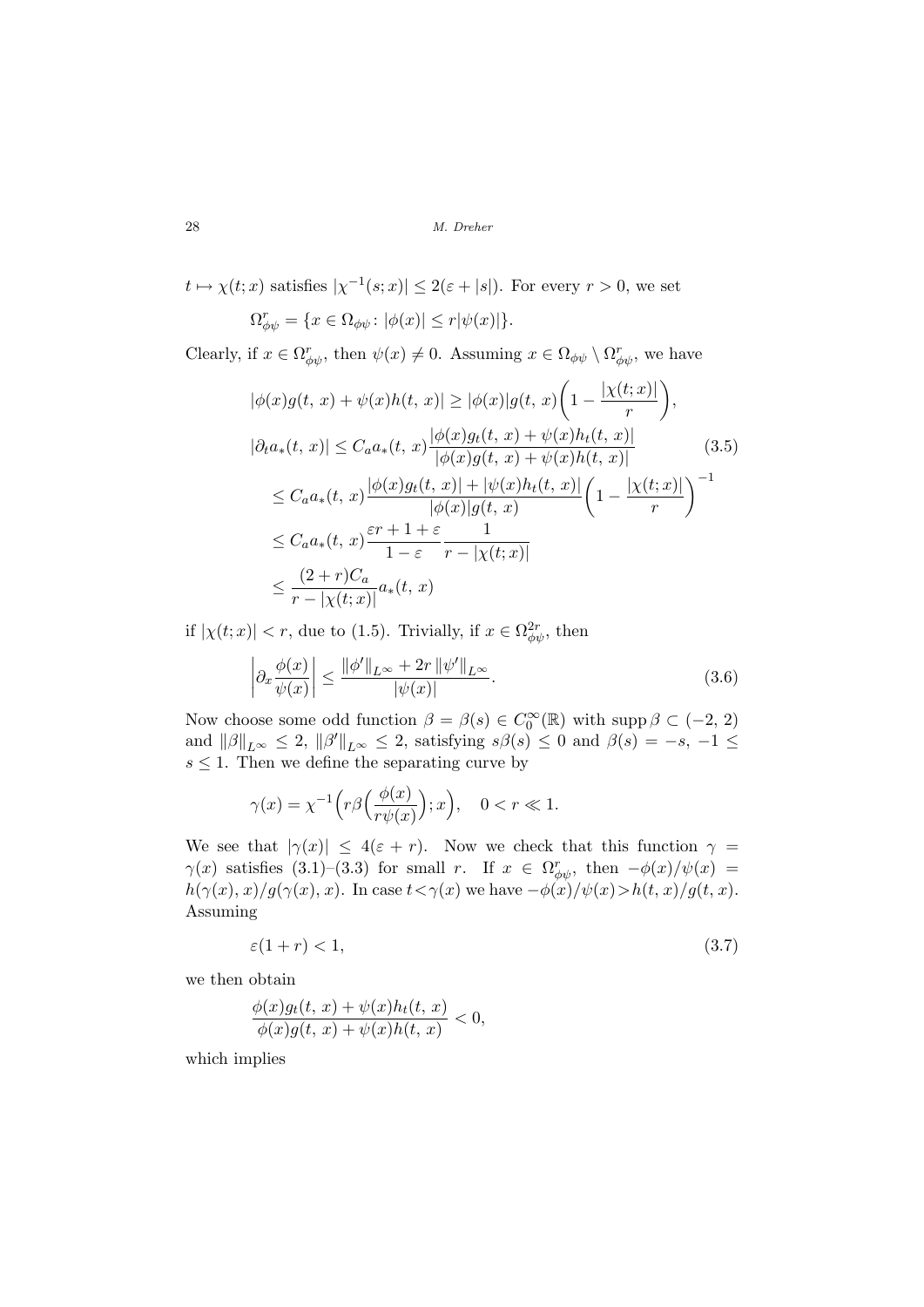The wave equation for the p-Laplacian 29

$$
\alpha a_*(t, x) - \partial_t a_*(t, x) = \alpha a_*(t, x)
$$
  
-  $a'(\phi(x)g(t, x) + \psi(x)h(t, x))(\phi(x)g(t, x) + \psi(x)h(t, x))$   
 $\times \frac{\phi(x)g_t(t, x) + \psi(x)h_t(t, x)}{\phi(x)g(t, x) + \psi(x)h(t, x)} \ge 0,$ 

for any  $\alpha \geq 0$ , see Condition 1. The case  $t > \gamma(x)$  can be considered similarly.

Now assume that  $x \in \Omega_{\phi\psi} \setminus \Omega_{\phi\psi}^r$ ,  $|\chi(t;x)| \leq r/2$ . According to (3.5),

$$
|\partial_t a_*(t, x)| \le \frac{(2+r)C_a}{r - |\chi(t, x)|} a_*(t, x) \le \frac{(4+2r)C_a}{r} a_*(t, x),
$$

which proves  $(3.1)$  and  $(3.2)$  with

$$
2\varepsilon \le \frac{r}{4}, \quad 2\tau \le \frac{r}{4}, \quad \alpha = \frac{(4+2r)C_a}{r},\tag{3.8}
$$

see (3.4). It remains to check (3.3). This holds true for  $x \in \Omega_{\phi\psi}^r$ , since then the left–hand side vanishes. Now let  $x \in \Omega_{\phi\psi} \setminus \Omega_{\phi\psi}^r$ , but  $x \in \Omega_{\phi\psi}^{2r}$ , which implies  $r|\psi(x)| < |\phi(x)| \leq 2r|\psi(x)|$ . By elementary computation,

$$
\gamma'(x) = \frac{\beta'(\phi(x)/(r\psi(x)))\partial_x(\phi(x)/\psi(x))}{\partial_t(h(t, x)/g(t, x))}\Big|_{t=\gamma(x)} - \frac{\partial_x(h(t, x)/g(t, x))}{\partial_t(h(t, x)/g(t, x))}\Big|_{t=\gamma(x)}.
$$

From  $(2.10)_{\tau}$  we obtain  $\|\partial_x(h/g)\|_{L^{\infty}} \leq (2+r)\varepsilon \leq 2$  and  $|\partial_t(h/g)| = |\chi_t| \geq$  $1/2$ . Consequently, according to  $(3.6)$  and  $(1.4)$ ,

$$
|\gamma'(x)| \le 4 \frac{\|\phi'\|_{L^{\infty}} + 2r \|\psi'\|_{L^{\infty}}}{|\psi(x)|} + 4,
$$
  
\n
$$
a_*(\gamma(x), x)(\gamma'(x))^2
$$
\n
$$
\le 32C_a(\phi(x)g(\gamma(x), x) + \psi(x)h(\gamma(x), x))^2
$$
\n
$$
\times \left(\frac{(\|\phi'\|_{L^{\infty}} + 2r \|\psi'\|_{L^{\infty}})^2}{|\psi(x)|^2} + 1\right)
$$
\n
$$
\le 32C_a r^2 \left(2g(\gamma(x), x) + \frac{5(\varepsilon + r)}{r}\right)^2
$$
\n
$$
\times ((\|\phi'\|_{L^{\infty}} + 2r \|\psi'\|_{L^{\infty}})^2 + \|\psi\|_{L^{\infty}}^2)
$$
\n
$$
\le \frac{1}{4}
$$
\n(8.14)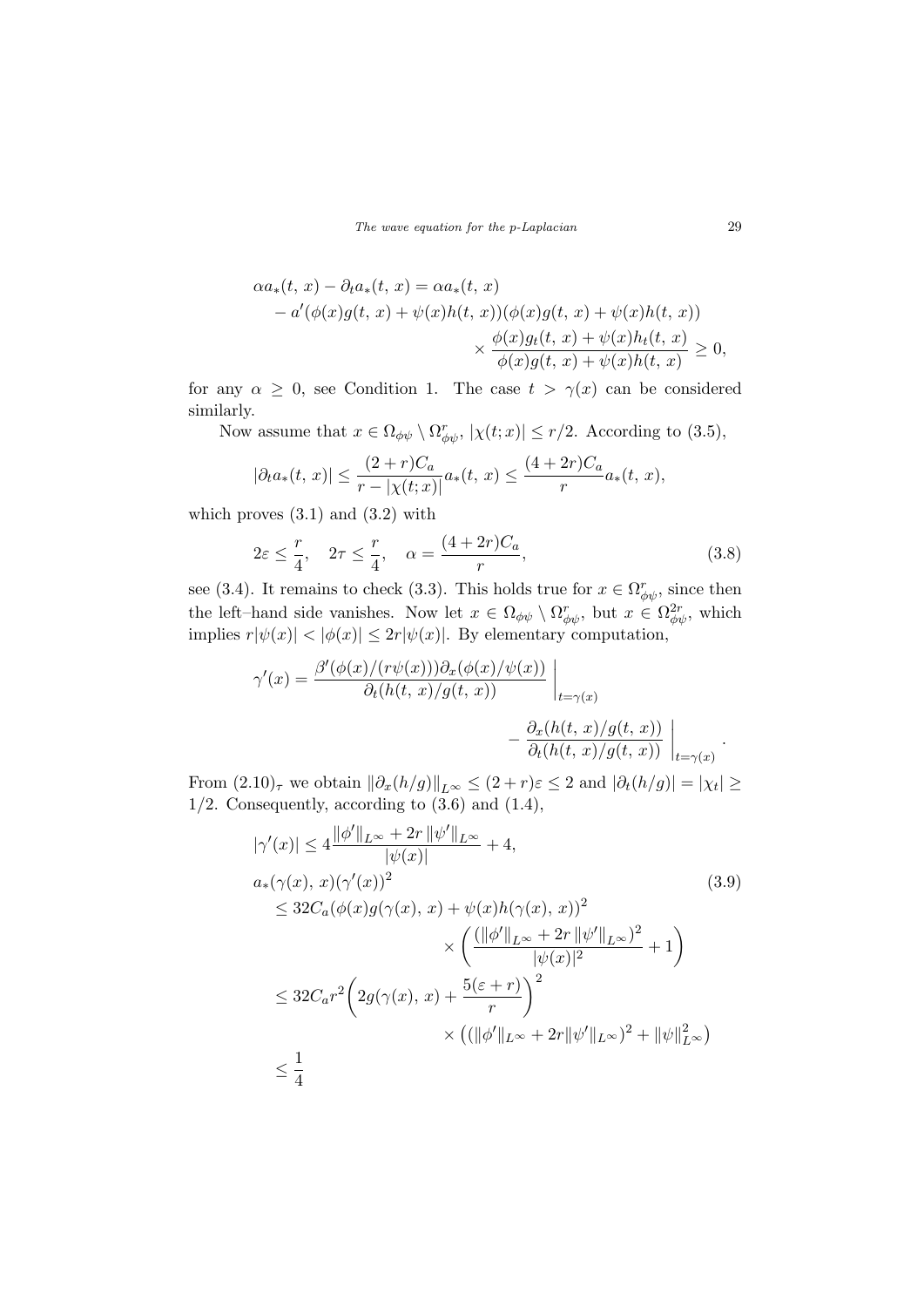if r is sufficiently small, compare (3.8). It remains to consider  $x \in \Omega_{\phi\psi} \setminus$  $\Omega_{\phi\psi}^{2r}$ . Then  $\gamma(x) = \chi^{-1}(0; x)$ ; hence  $|\gamma'(x)| \leq 4\varepsilon$ . Then we need

$$
a_*(\gamma(x), x)(\gamma'(x))^2 \le 32C_a(\|\phi\|_{L^\infty} + \tau \|\psi\|_{L^\infty})^2 \varepsilon^2 \le \frac{1}{4}.\tag{3.10}
$$

We choose r according to (3.9), and then  $\varepsilon$ ,  $\tau$ ,  $\alpha$  as in (3.7), (3.8) and  $(3.10).$ 

**Remark 3.4** In the case of (2.6),  $\varepsilon$ ,  $\tau$ ,  $\alpha$  will depend on  $\lambda$ . Careful checking of the proof shows  $r = \mathcal{O}(\lambda^{-1/2}), \tau = \mathcal{O}(\lambda^{-1/2}), \alpha = \mathcal{O}(1), \varepsilon = \mathcal{O}(\lambda^{1/2}).$ 

**Remark 3.5** Consider (2.6) and choose  $\varepsilon$ ,  $\tau$  as given in Remark 3.4. Suppose that  $U = (g, h)^T$  satisfies (2.10) with that  $\tau$  and that  $\varepsilon$ . Then we have, for all  $\lambda$ ,

$$
\sum_{|\alpha|+|\beta|\leq k} |\partial_x^{\alpha} \partial_U^{\beta} A_{\lambda}(x, U)| + |\partial_x^{\alpha} \partial_U^{\beta} B_{\lambda}(x, U)|
$$
  
+ 
$$
|\partial_x^{\alpha} \partial_U^{\beta} C_{\lambda}(x, U)| \leq C_k \lambda.
$$

From Lemma 10.1, we conclude that

$$
||A_{\lambda}(\cdot, U(t, \cdot))||_{H^{k}(B_{R})} + ||B_{\lambda}(\cdot, U(t, \cdot))||_{H^{k}(B_{R})}
$$
  
+ 
$$
||C_{\lambda}(\cdot, U(t, \cdot))||_{H^{k}(B_{R})}
$$
  

$$
\leq C_{k}\lambda(1+||U(t, \cdot)||_{L^{\infty}}^{k})(1+||U(t, \cdot)||_{H^{k}(B_{R})})
$$

for  $k \geq 1$ . By computation,

$$
\left\|\partial_x^2 a_{*,\lambda}(t,\,\cdot\,)\right\|_{L^\infty} \leq C\lambda(1+\left\|\partial_x^2 U(t,\,\cdot\,)\right\|_{L^\infty}).
$$

### 4. A priori estimates for (2.7)

The system (2.7) can be written in the form

$$
\partial_t^2 V - a_*(t, x) \partial_x^2 V - \tilde{B}(t, x) \partial_x V - \tilde{C}(t, x) V = F(t, x),
$$
  
\n
$$
V(0, x) = V_0(x), \quad V_t(0, x) = V_1(x), \tag{4.1}
$$

where  $\tilde{B}(t, x) = B(x, U(t, x)) + \partial_x a_*(t, x)I$ ,  $\tilde{C}(t, x) = C(x, U(t, x))$ . More generally, we consider the Cauchy problem

$$
\partial_t^2 V - a_*(t, x)\partial_x^2 V - B_*(t, x)\partial_x V - C_*(t, x)V = F(t, x), \qquad (4.2)
$$

$$
V(t_0, x) = V_0(x), \quad V_t(t_0, x) = V_1(x), \tag{4.3}
$$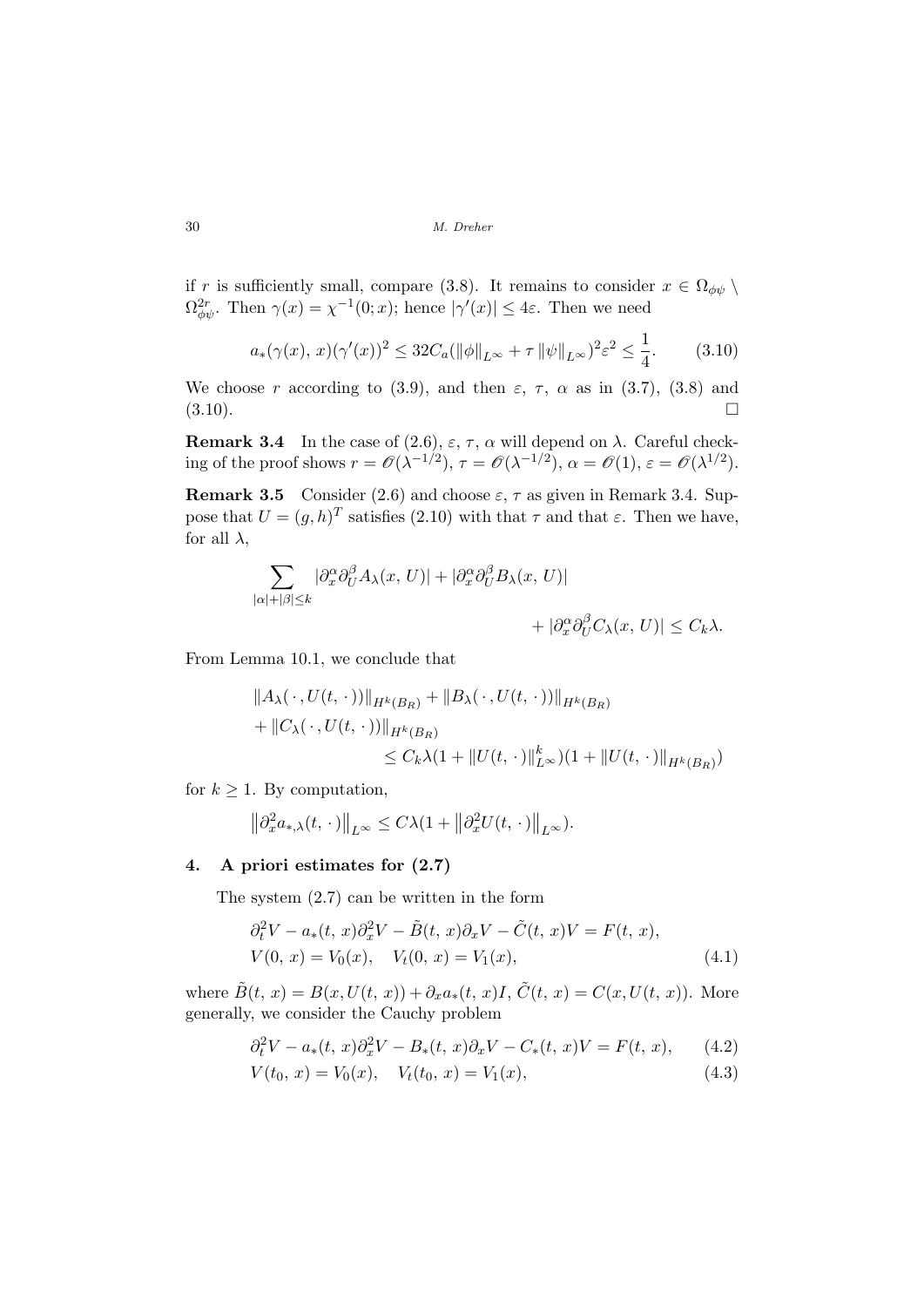where  $a_*, B_*, C_*$  are functions satisfying the following hypothesis.

### Hypothesis 1

- (a)  $a_*(t, x) = a(\phi(x)g(t, x) + \psi(x)h(t, x))$ , and  $a = a(s)$  satisfies Condition 1,
- (b)  $|B_*(t, x)|^2 \leq La_*(t, x)$  for some  $L \geq 0$  (Levi Condition),
- (c)  $\phi, \psi \in C_0^2(\mathbb{R})$  with supp $(\phi, \psi) \subset B_R = \{|x| < R\}$ , and  $\|\phi\|_{L^\infty} < M$ ,
- (d) the coefficient  $a_*$  admits a separating curve in the sense of Proposition 3.1,
- (e) the numbers  $\varepsilon$  and  $\tau$  from  $(2.10)_{\tau}$ ,  $(3.1)$ ,  $(3.2)$  are chosen as in Proposition 3.1.

For the proof of (b) we only recall Condition 1 and Glaeser's inequality [10],

$$
|e'(x)|^2 \le 2 ||e||_{C^2(\mathbb{R})} e(x),
$$

for every function  $e = e(x) \in C^2(\mathbb{R})$  with  $e(x) \ge 0$  for all x.

Now we give estimates of  $|V(t, x)|$  separately in the both zones  ${x: \gamma(x) > t}$  and  ${x: \gamma(x) < t}$ . Our approach is based on a work of Manfrin, we only list the results and refer the reader to [17] for the proofs. See also [18].

We introduce the sets

$$
D(t) = \{ (t', x) \colon x \in \Omega_{\phi\psi}, \ 0 < t' < \min\{\gamma(x), t\} \},\
$$
  

$$
G(t) = \{ (t', x) \colon x \in \Omega_{\phi\psi}, \ \max\{\gamma(x), 0\} < t' < t \},\
$$

and define the energies

$$
\mathcal{E}(t, x) = |V_t(t, x)|^2 + a_*(t, x)|V_x(t, x)|^2 + |V(t, x)|^2
$$
  
\n
$$
E_1(t) = \int_{\{x : \gamma(x) > t\}} e^{\theta_1 t} \mathcal{E}(t, x) dx,
$$
  
\n
$$
E_2(t) = e^{-\beta_2 t} \iint_{G(t)} e^{\theta_2 t'} |V(t', x)|^2 dx dt'.
$$

,

The following results have been proved in [17], Lemmas 5.1 and 5.2.

**Lemma 4.1** Let  $V(t, x)$  be a solution of (4.1), (4.2) and assume Hypothesis 1. Then there is a  $\theta_{1,0} \in \mathbb{R}$ ,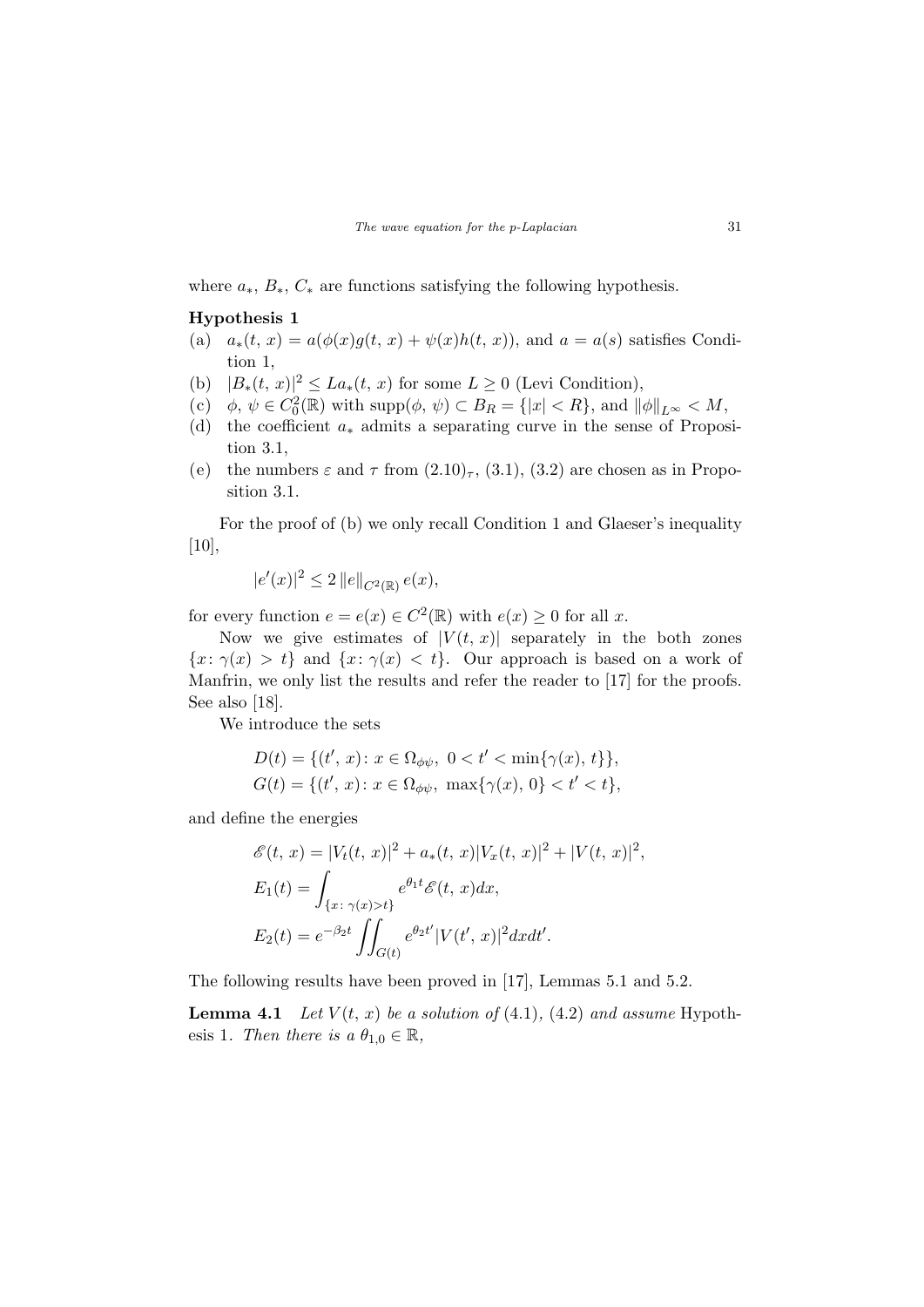$$
\theta_{1,0} = -\operatorname{const.}(1+\alpha+L+\sup_{[0,\tau]}\left\|\partial_x^2 a_*(t,\,\cdot\,)\right\|_{L^\infty} + \left\|C_*(t,\,\cdot\,)\right\|_{L^\infty(B_R)}),\tag{4.4}
$$

such that if we define  $E_1(t)$  with  $\theta_1 \leq \theta_{1,0}$ , the following estimate holds:

$$
E_1(t) + \frac{1}{2} \int_{\{x \,:\, 0 < \gamma(x) \le t\}} e^{\theta_1 \gamma(x)} \mathcal{E}(\gamma(x), x) dx \tag{4.5}
$$
\n
$$
\le E_1(0) + \iint_{D(t)} e^{\theta_1 t'} |F(t', x)|^2 dx dt', \quad 0 \le t \le \tau.
$$

**Lemma 4.2** Let  $V(t, x)$  be a solution of (4.1), (4.2) and assume Hypothesis 1. Then there is a  $\theta_{2,0}$ ,

$$
\theta_{2,0} = \text{const.}(\alpha + L + \sup_{[0,\tau]} ||\partial_x^2 a_*(t,\,\cdot\,)||_{L^\infty}),\tag{4.6}
$$

such that if we define  $E_2(t)$  with  $\theta_2 \ge \theta_{2,0}$ , there is a  $\beta_{2,0} > 0$ ,

$$
\beta_{2,0} = \text{const.}(1+\tau^2)
$$
  
 
$$
\times \sup_{[0,\tau]} \left(1+\theta_2^2 + L + \left\|\partial_x^2 a_*(t,\cdot)\right\|_{L^\infty} + \left\|B_*(t,\cdot)\right\|_{C^1} + \left\|C_*(t,\cdot)\right\|_{L^\infty(B_R)}\right),
$$
 (4.7)

such that for  $\beta_2 \geq \beta_{2,0}$  and  $t \in [0, \tau]$  we have

$$
E_2(t) \le \int_0^t e^{-\beta_2 s} \int_{\{x \,:\, 0 < \gamma(x) < s\}} e^{\theta_2 \gamma(x)} \mathcal{E}(\gamma(x), x) dx ds
$$
  
+ 
$$
\int_0^t e^{-\beta_2 s} \iint_{G(s)} e^{\theta_2 t'} |F(t', x)|^2 dx dt' ds
$$
  
+ 
$$
\frac{1 - e^{-\beta_2 t}}{\beta_2} \int_{\{x \,:\, \gamma(x) \le 0\}} |V(0, x)|^2 + |V_t(0, x)|^2 dx.
$$

Moreover, almost everywhere in  $[0, \tau]$  we have

$$
\int_{\{x:\ \gamma(x)< t\}} e^{\theta_2 t} |V(t, x)|^2 dx \le \beta_2 e^{\beta_2 t} E_2(t) \n+ \int_{\{x:\ 0<\gamma(x)< t\}} e^{\theta_2 \gamma(x)} \mathscr{E}(\gamma(x), x) dx \n+ \int_{\{x:\ \gamma(x)\le 0\}} |V(0, x)|^2 + |V_t(0, x)|^2 dx
$$
\n(4.8)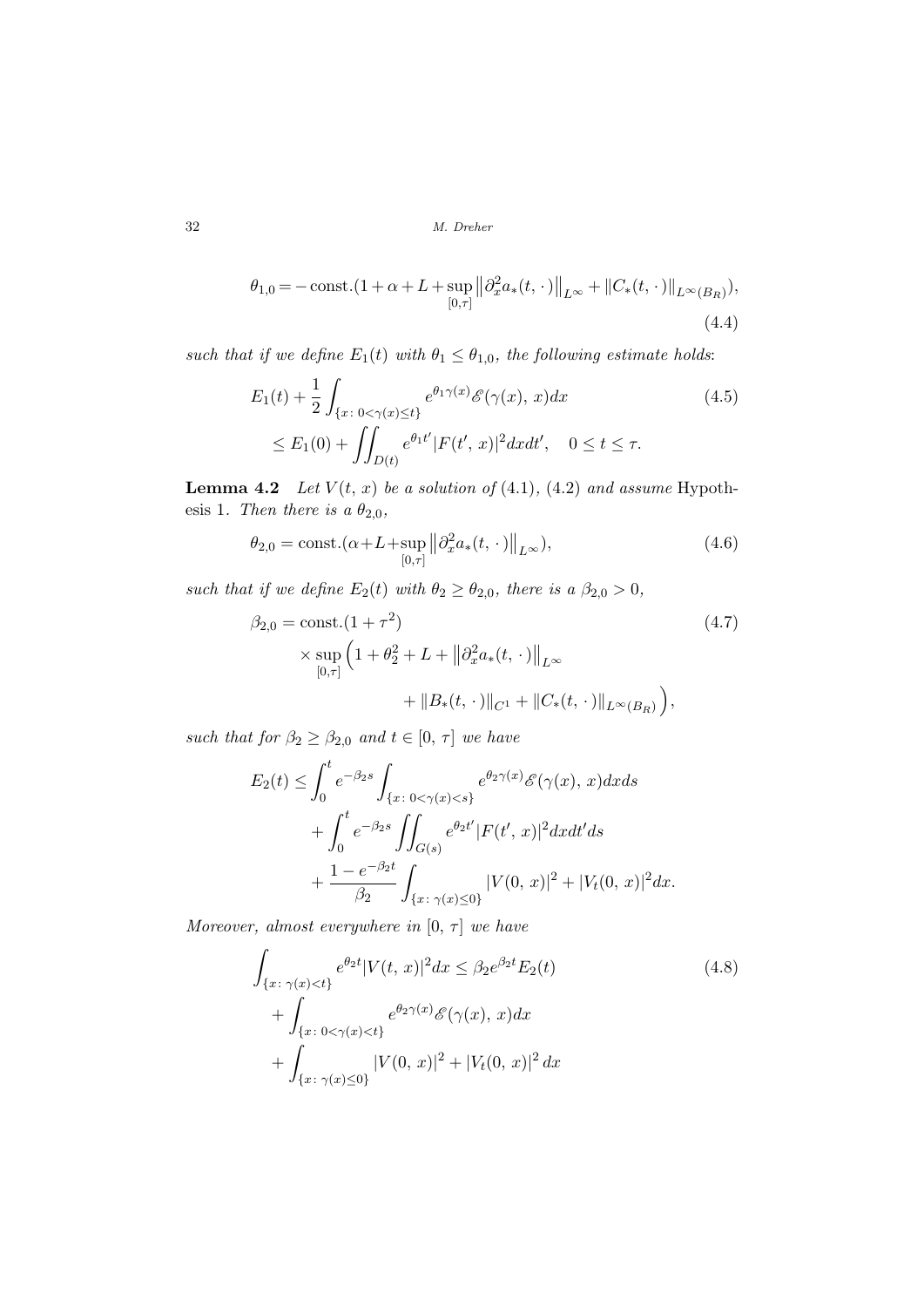$$
+ \iint_{G(t)} e^{\theta_2 t'} |F(t', x)|^2 dx dt'.
$$

Remark 4.3 The above two estimates have been proved in [17] in case of

$$
a_*(t, x) = a_0(t, x)(\phi(x)g(t, x) + \psi(x)h(t, x))^{2q}, \quad q \in \mathbb{N}_+,
$$

where  $a_0 \ge \delta > 0$  is some  $C^2$  function. However, in the proofs of Lemmas 5.1 and 5.2 in [17] this special form of the coefficient  $a_*$  was never used. Actually, it suffices to assume that  $a_*$  admits a separating curve in the sense of Proposition 3.1.

Now we are in a position to estimate the  $L^2(B_R)$  norm of  $V(t, x)$ .

**Proposition 4.4** Let  $V = V(t, x)$  with  $\partial_t^j V \in L^\infty([t_0, \tau], H^{2-j}(B_R)),$  $j = 0, 1, 2,$  be a solution of (4.2), (4.3) and assume that Hypothesis 1 holds. Then there is a constant  $C_0$  such that for all  $t \in [t_0, \tau]$  we have

$$
\|V(t,\,\cdot\,)\|_{L^2(B_R)}^2
$$
\n
$$
\leq C_0 \left( \|V_0(\,\cdot\,)\|_{H^1(B_R)}^2 + \|V_1(\,\cdot\,)\|_{L^2(B_R)}^2 + \int_{t_0}^t \|F(s,\,\cdot\,)\|_{L^2(B_R)}^2 ds \right).
$$
\n(4.9)

The constant  $C_0$  depends only on  $\tau$ ,  $\alpha$ ,  $L$ , and the norms  $\sup_{[0,\tau]}\|a_*(t,\,\cdot\,)\|_{C^2(B_R)},\ \sup_{[0,\tau]}\|B_*(t,\,\cdot\,)\|_{C^1(B_R)},\ \|C_*(\,\cdot\,,\,\cdot\,)\|_{L^\infty([0,\,\tau]\times B_R)}.$ 

*Proof.* Assume for a moment that  $t_0 = 0$ . If  $x \in B_R \setminus \Omega_{\phi\psi}$ , the Cauchy problem (4.2) degenerates into

$$
\partial_t^2 V - C_*(t, x)V = F(t, x),
$$

which directly leads to an estimate of  $||V||_{L^2(B_R\setminus\Omega_{\phi\psi})}$  in terms of

 $||V_0||_{L^2(B_R\setminus\Omega_{\phi\psi})}, ||V_1||_{L^2(B_R\setminus\Omega_{\phi\psi})},$  and  $||F(s, \cdot)||_{L^2(B_R\setminus\Omega_{\phi\psi})}.$  Therefore we may restrict ourselves to the case  $x \in \Omega_{\phi\psi}$ . Then we can apply the Lemmas 4.1 and 4.2. We set  $\theta_1 = \theta_{1,0}$ ,  $\theta_2 = \theta_{2,0}$ , and  $\beta_2 = \beta_{2,0}(\theta_2)$ . Let  $t \in [0, \tau]$  be a number such that (4.8) holds. By Sard's Lemma, the set of all  $t$  with

$$
\text{meas}\{x \in \Omega_{\phi\psi} \colon \gamma(x) = t\} > 0
$$

has Lebesgue measure 0. Assume that  $t$  is not from that set. Then we have

$$
\int_{\Omega_{\phi\psi}} |V(t, x)|^2 dx
$$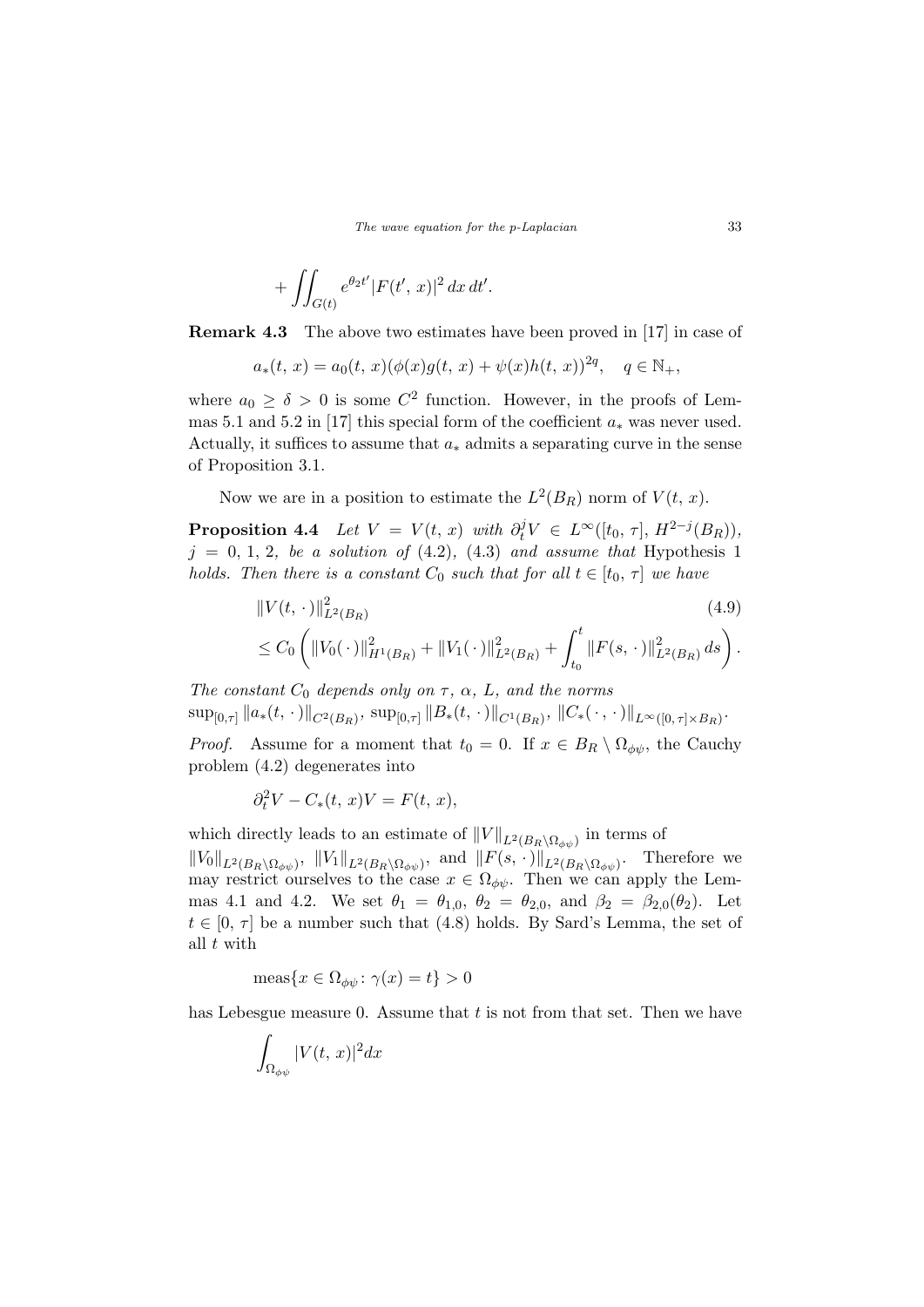$$
= \int_{\{x:\ \gamma(x)>t\}} |V(t, x)|^2 dx + \int_{\{x:\ \gamma(x)  
\n
$$
\leq e^{-\theta_1 t} E_1(t) + \beta_2 e^{(\beta_2-\theta_2)t} E_2(t)
$$
  
\n
$$
+ e^{-\theta_2 t} \int_{\{x:\ 0<\gamma(x)  
\n
$$
+ e^{-\theta_2 t} (\|V_0(\cdot)\|_{L^2(\Omega_{\phi\psi})}^2 + \|V_1(\cdot)\|_{L^2(\Omega_{\phi\psi})}^2)
$$
  
\n
$$
+ e^{-\theta_2 t} \iint_{G(t)} e^{\theta_2 t'} |F(t', x)|^2 dx dt',
$$
$$
$$

due to Lemmas 4.1 and 4.2. Applying these lemmas once more, we get

$$
\begin{split} &\|V(t,\,\cdot\,)\|_{L^2(\Omega_{\phi\psi})}^2\\ &\leq C_0\left(\|V_0(\,\cdot\,)\|_{H^1(\Omega_{\phi\psi})}^2+\|V_1(\,\cdot\,)\|_{L^2(\Omega_{\phi\psi})}^2+\int_0^t\|F(s,\,\cdot\,)\|_{L^2(\Omega_{\phi\psi})}^2ds\right). \end{split}
$$

This gives us the desired estimate for a.e.  $t \in [0, \tau]$ . Since  $\partial_t V$  belongs to the space  $L^{\infty}([0, \tau], H^1(B_R))$ , we have shown (4.9) for all values of t.

Now let  $t_0 > 0$ . We set  $\tilde{V}(t, x) = V(t + t_0, x)$ . Since Hypothesis 1 is invariant under the translation  $t \mapsto t+t_0$ , we get from (4.9) an estimate for  $\tilde{V}(t, x)$ .

**Remark 4.5** Consider (2.6) and suppose  $\|\partial_x^2 U(t,\,\cdot\,)$  $\big\|_{L^{\infty}} \leq C$ , uniformly in  $\lambda$ . Then  $C_0 = C_0(\lambda) \leq \exp(C(1+\tau(\lambda)^3))$ , for all  $\lambda$ , see Remark 3.5 and  $(4.4), (4.6), (4.7).$ 

By standard arguments, we can estimate derivatives  $\partial_x^k V(t, x)$ .

**Proposition 4.6** Let  $\varepsilon$ ,  $\tau$  be determined as in Proposition 3.1, and **Froposition 4.0** Let  $\varepsilon$ ,  $\tau$  be determined as  $m$  **Froposition** 5.<br>suppose that U satisfies  $(2.10)_{\tau}$ . Let  $k \in \mathbb{N}$ , and V with  $\partial_t^j V \in L^{\infty}$ U satisfies  $(2.10)_{\tau}$ . Let  $k \in \mathbb{N}$ , and V with  $\partial_t^j V \in L^{\infty}([t_0, \tau],$  $H^{k+2-j}(B_R)$ ,  $j = 0, 1, 2$ , be a solution to  $(2.7)$ ,  $(2.9)$ . Then the estimate

$$
||V(t, \cdot)||_{H^k(B_R)}^2 \le C_k (1 + \sup_{[t_0, t]} ||U(s, \cdot)||_{H^{k+2}(B_R)}^2)
$$
(4.10)  

$$
\times \left( ||V_0(\cdot)||_{H^{k+1}(B_R)}^2 + ||V_1(\cdot)||_{H^k(B_R)}^2 + \int_{t_0}^t ||F(s, \cdot)||_{H^k(B_R)}^2 ds \right)
$$

holds for  $0 \le t_0 \le t \le \tau$ , where  $C_k$  depends only on  $\tau$ ,  $\alpha$ ,  $L$ , and the norms

$$
\sup_{[0,\tau]} ||U(t,\,\cdot\,)||_{H^3(B_R)}, \quad ||A(\,\cdot\,,\,\cdot\,)||_{C^{k+2}(B_R\times[1-\varepsilon,1+\varepsilon]\times[\tau-\varepsilon,\tau+\varepsilon])},
$$
  

$$
||B(\,\cdot\,,\,\cdot\,)||_{C^k(B_R\times[1-\varepsilon,1+\varepsilon]\times[\tau-\varepsilon,\tau+\varepsilon])},
$$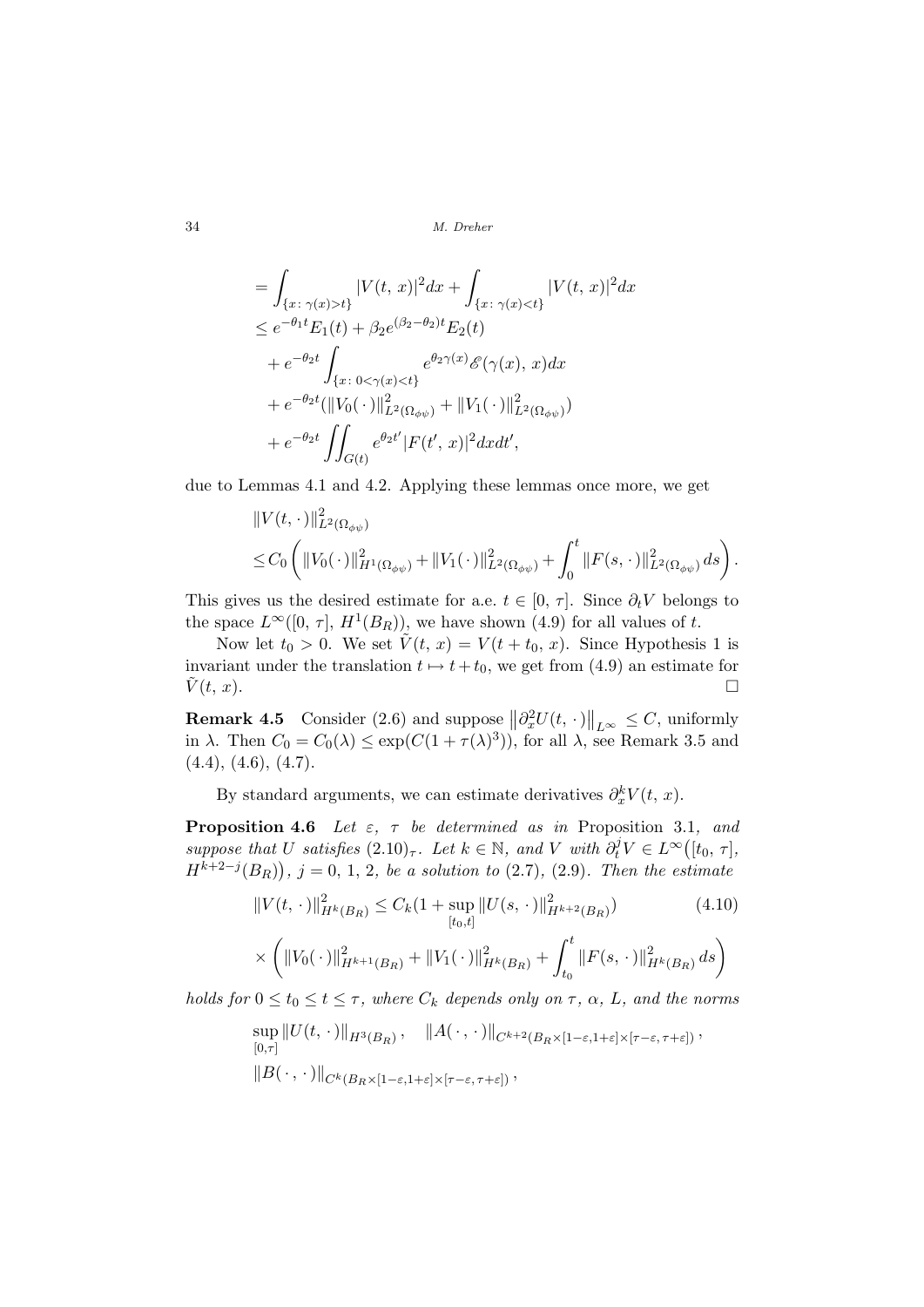$$
||C(\cdot,\cdot)||_{C^k(B_R\times[1-\varepsilon,1+\varepsilon]\times[\tau-\varepsilon,\tau+\varepsilon])}.
$$

*Proof.* The estimate (4.10) holds for  $k = 0$ , see Proposition 4.4. Assume that (4.10) is true for k replaced by  $k-1$ . We set  $V^k(t, x) = \partial_x^k V(t, x)$  and obtain

$$
\partial_t^2 V^k - A(x, U) \partial_x^2 V^k - ((k+1)(\partial_x A(x, U(t, x))) + B(x, U)) \partial_x V^k
$$
  
\n
$$
- \left( \frac{k(k+1)}{2} (\partial_x^2 A(x, U(t, x))) + k(\partial_x B(x, U(t, x))) + C(x, U) \right) V^k
$$
  
\n
$$
= F^k = \partial_x^k F + I_1 + I_2 + I_3 + I_4
$$
  
\n
$$
= \partial_x^k F + \sum_{l=3}^k {k \choose l} (\partial_x^l A(x, U(t, x))) V^{k+2-l}
$$
  
\n
$$
+ \sum_{l=2}^k {k \choose l} (\partial_x^{l+1} A(x, U(t, x))) V^{k+1-l}
$$
  
\n
$$
+ \sum_{l=2}^k {k \choose l} (\partial_x^l B(x, U(t, x))) V^{k+1-l}
$$
  
\n
$$
+ \sum_{l=1}^k {k \choose l} (\partial_x^l C(x, U(t, x))) V^{k-l}.
$$

By Proposition 4.4, we deduce that

$$
\|V^{k}(t,\cdot)\|_{L^{2}}^{2} \leq C_{0} \left( \|V_{0}(\cdot)\|_{H^{k+1}}^{2} + \|V_{1}(\cdot)\|_{H^{k}}^{2} + \int_{t_{0}}^{t} \|F^{k}(s,\cdot)\|_{L^{2}}^{2} ds \right).
$$

For the estimate of  $I_1$  and  $I_2$ , we have to consider terms of the form  $(\partial_x^m A)V^{k+2-m}$  with  $m = 3, \ldots, k+1$ . From Lemma 10.1 and Sobolev's embedding theorem,

$$
\begin{aligned} &\left\|(\partial_x^m A(\,\cdot\,, U(t,\,\cdot\,)))V^{k+2-m}(t,\,\cdot\,)\right\|_{L^2} \\ &\leq \|\partial_x^m A(\,\cdot\,, U(t,\,\cdot\,))\|_{L^\infty} \left\|V^{k+2-m}(t,\,\cdot\,)\right\|_{L^2} \\ &\leq C(\|U(t,\,\cdot\,)\|_{L^\infty})(1+\|U(t,\,\cdot\,)\|_{H^{m+1}})\,\|V(t,\,\cdot\,)\|_{H^{k+2-m}}\,, \end{aligned}
$$

Similarly, we get

$$
I_3 + I_4 \leq C(||U(t, \cdot)||_{C^2}) ||V(t, \cdot)||_{H^{k-1}}
$$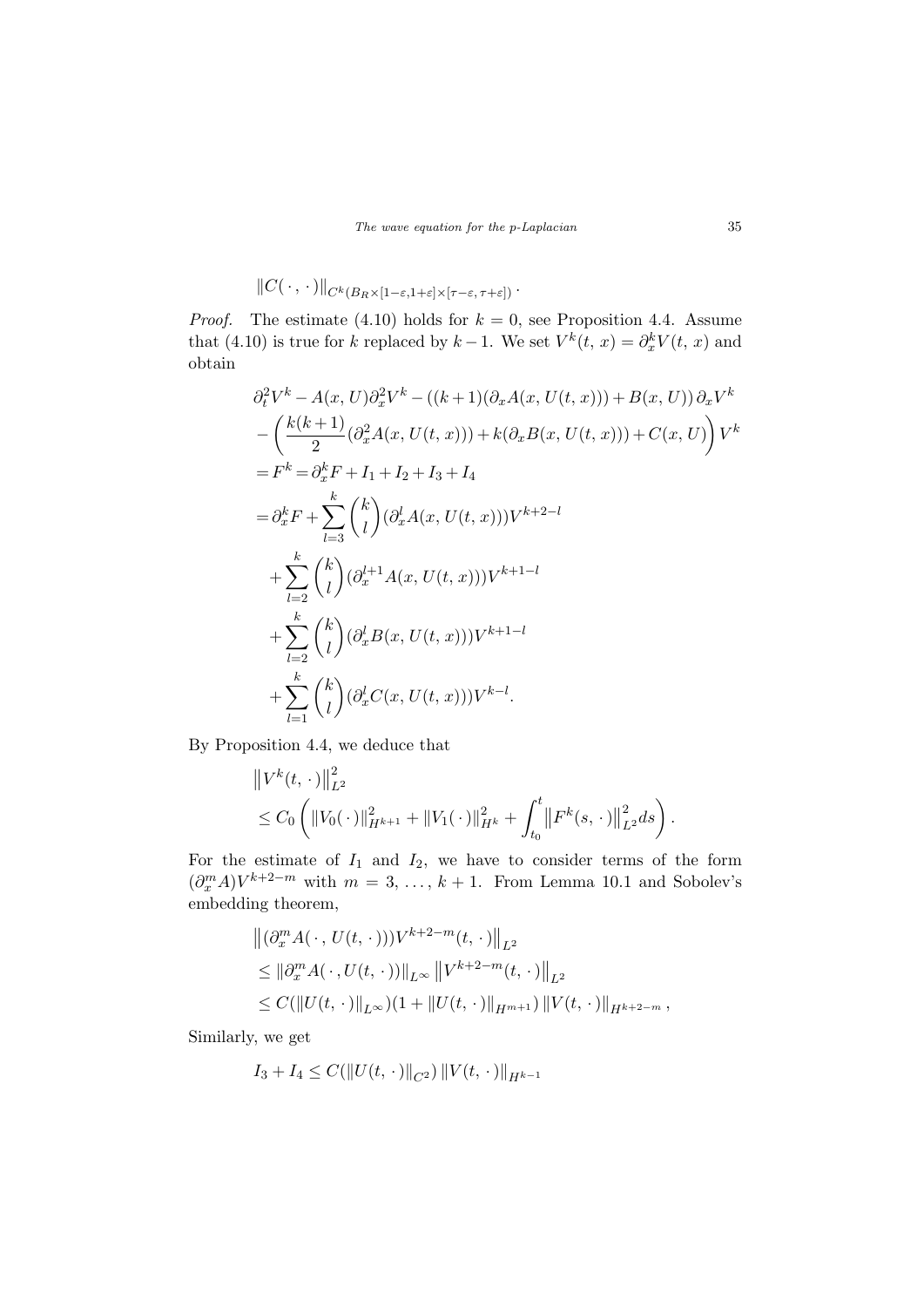$$
+ C(||U(t, \cdot)||_{L^{\infty}}) \sum_{m=3}^{k} (1 + ||U(t, \cdot)||_{H^{m+1}}) ||V(t, \cdot)||_{H^{k+1-m}}.
$$

Then it follows that

$$
\|V(t,\cdot)\|_{H^k(B_R)}^2 \leq C_0 \left( \|V_0(\cdot)\|_{H^{k+1}}^2 + \|V_1(\cdot)\|_{H^k}^2 \right)
$$
  
+  $C_0 \int_{t_0}^t \|F(s,\cdot)\|_{H^k(B_R)}^2 + \|V(s,\cdot)\|_{H^{k-1}(B_R)}^2 ds$   
+  $C(\sup_{[t_0,t]} \|U(s,\cdot)\|_{C^2(B_R)})$   
 $\times \sum_{m=3}^{k+1} \sup_{[t_0,t]} (1 + \|U(s,\cdot)\|_{H^{m+1}(B_R)}^2) \int_{t_0}^t \|V(s,\cdot)\|_{H^{k+2-m}(B_R)}^2 ds.$ 

From the induction assumption,

$$
\sup_{[t_0,t]} \|U(s,\,\cdot\,)\|_{H^{m+1}(B_R)}^2 \int_{t_0}^t \|V(s,\,\cdot\,)\|_{H^{k+2-m}(B_R)}^2 ds
$$
\n
$$
\leq C_k \sup_{[t_0,t]} \|U(s,\,\cdot\,)\|_{H^{m+1}(B_R)}^2 \left(1 + \sup_{[t_0,t]} \|U(s,\,\cdot\,)\|_{H^{k+4-m}(B_R)}^2\right)
$$
\n
$$
\times \left( \|V_0(\,\cdot\,)\|_{H^k(B_R)}^2 + \|V_1(\,\cdot\,)\|_{H^{k-1}(B_R)}^2 + \int_{t_0}^t \|F(s,\,\cdot\,)\|_{H^{k-1}(B_R)}^2 ds \right).
$$

By Nirenberg–Gagliardo interpolation,

$$
||U(s, \cdot)||_{H^{m+1}(B_R)} \leq C ||U(s, \cdot)||_{H^{k+2}(B_R)}^{(m-2)/(k-1)} ||U(s, \cdot)||_{H^3(B_R)}^{1-(m-2)/(k-1)},
$$

$$
||U(s, \cdot)||_{H^{k+4-m}(B_R)}
$$
  
\n
$$
\leq C ||U(s, \cdot)||_{H^{k+2}(B_R)}^{(k+1-m)/(k-1)} ||U(s, \cdot)||_{H^3(B_R)}^{1-(k+1-m)/(k-1)},
$$

for  $k \geq 2$ . This completes the proof.  $\Box$ 

## 5. Existence of solutions to (2.7)

**Proposition 5.1** Let  $a = a(s)$  satisfy Condition 2, and let  $\phi, \psi \in C_0^{\infty}(\mathbb{R})$ be to a(s) compatible data, i.e.,  $\|\phi\|_{L^{\infty}} < M$ . Assume supp $(\phi, \psi) \subset B_R =$  $\{|x| \leq R\}$ . Choose  $\varepsilon$ ,  $\tau$  as in Proposition 3.1, and suppose that  $U \in$  $C^2([0, \tau], C_b^{\infty}(B_R))$  satisfies  $(2.10)_{\tau}$ . Finally, assume that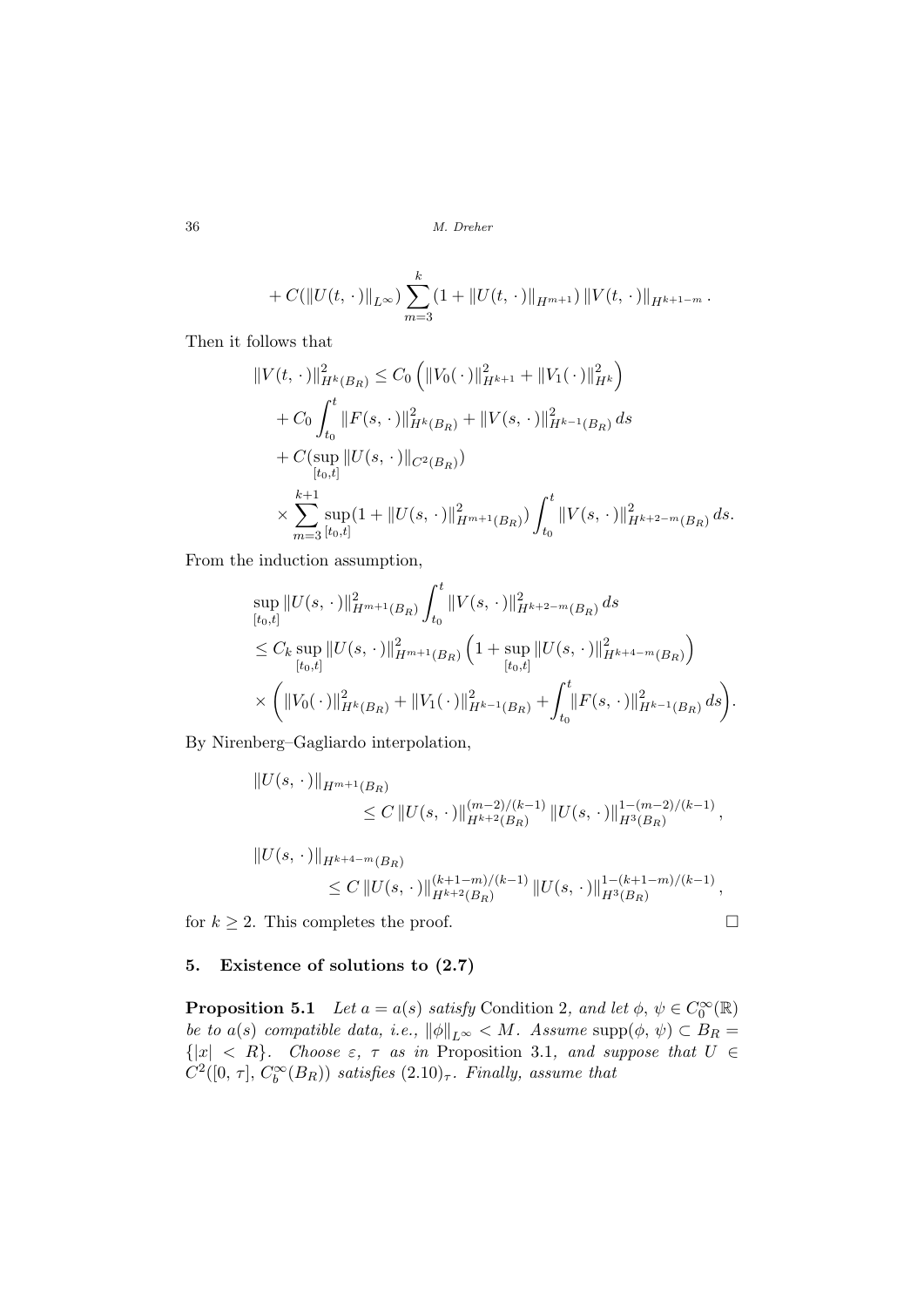$F \in C([t_0, \tau], C_b^{\infty}(B_R)), V_0, V_1 \in C_b^{\infty}(B_R)$ . Then the problem (2.7), (2.9) has a unique solution  $V \in C^2([t_0, \tau], C_b^{\infty}(B_R)).$ 

**Remark 5.2** Fix  $0 < R' < R$  with supp $(\phi, \psi) \subset B_{R'}$ . Then the functions  $A(x, U), B(x, U), C(x, U)$  vanish for  $R' \leq |x| \leq R$ ; and the existence of a solution  $V \in C^2([t_0, \tau], C_b^{\infty}(\lbrace R' \leq |x| \leq R \rbrace))$  is clear. Hence, we assume in the sequel  $|x| \leq R'$ .

The proof of Proposition 5.1 is based on an approximation argument.

**Definition 5.3** Let  $\rho = \rho(s)$  be an even function from the Gevrey space  $G_0^d(\mathbb{R}),$ 

 $|\partial_s^k \varrho(s)| \leq C^{k+1} k!^d, \quad k \in \mathbb{N}, \quad s \in \mathbb{R}, \quad 1 < d < 2,$ 

and supp  $\varrho \subset (-1, 1)$ . Additionally, suppose that  $s\varrho'(s) \leq 0 \leq \varrho(s)$ , anc<br>∞r  $\int_{-\infty}^{\infty} \varrho(s) ds = 1$ , and write  $\varrho_m(s) = m\varrho(ms)$  for  $1 \ll m \in \mathbb{R}$ . Then we define for large m

$$
a_{0,m}(s) = (a_0 * \varrho_m)(s), \quad a_m(s) = s^2 a_{0,m}(s), \quad a_{1,m}(s) = a'_m(s)/s,
$$
  
\n
$$
\phi_m(x) = (\phi * \varrho_m)(x), \quad \psi_m(x) = (\psi * \varrho_m)(x),
$$
  
\n
$$
U_m(t, x) = (U * \varrho_m)(t, x), \quad F_m(t, x) = (F * \varrho_m)(t, x),
$$
  
\n
$$
V_{0,m}(x) = (V_0 * \varrho_m)(x), \quad V_{1,m}(x) = (V_1 * \varrho_m)(x),
$$

where ∗ denotes the usual convolution.

**Lemma 5.4** Replace the interval  $\overline{B_M}$  = [−M, M] of Condition 1 by some shrinked interval  $[-M', M'], 0 < M' < M$ . If m is large enough, then the coefficient  $a_m(s)$  satisfies Condition 1 with  $C_a$  replaced by  $C_a + 3$ .

*Proof.* Suppose that m is so large that  $a_m(s)$  is well defined on  $[-M', M']$ . The properties of the convolution imply  $0 < a_{0,m}(s) \leq C_a$  for all  $|s| \leq M'$ . We have

$$
0 \le s \int a'_0(s-r)m\varrho(mr)dr = s\partial_s a_{0,m}(s),
$$

since  $a_0$  and  $\varrho$  are even functions. From  $r\varrho'(mr) \leq 0$  we deduce that

$$
s\partial_s a_{0,m}(s) = s \int a'_0(s-r)m\varrho(mr)dr
$$
  
=  $s \int a_0(s-r)m^2\varrho'(mr)dr \le \int (s-r)a_0(s-r)m^2\varrho'(mr)dr$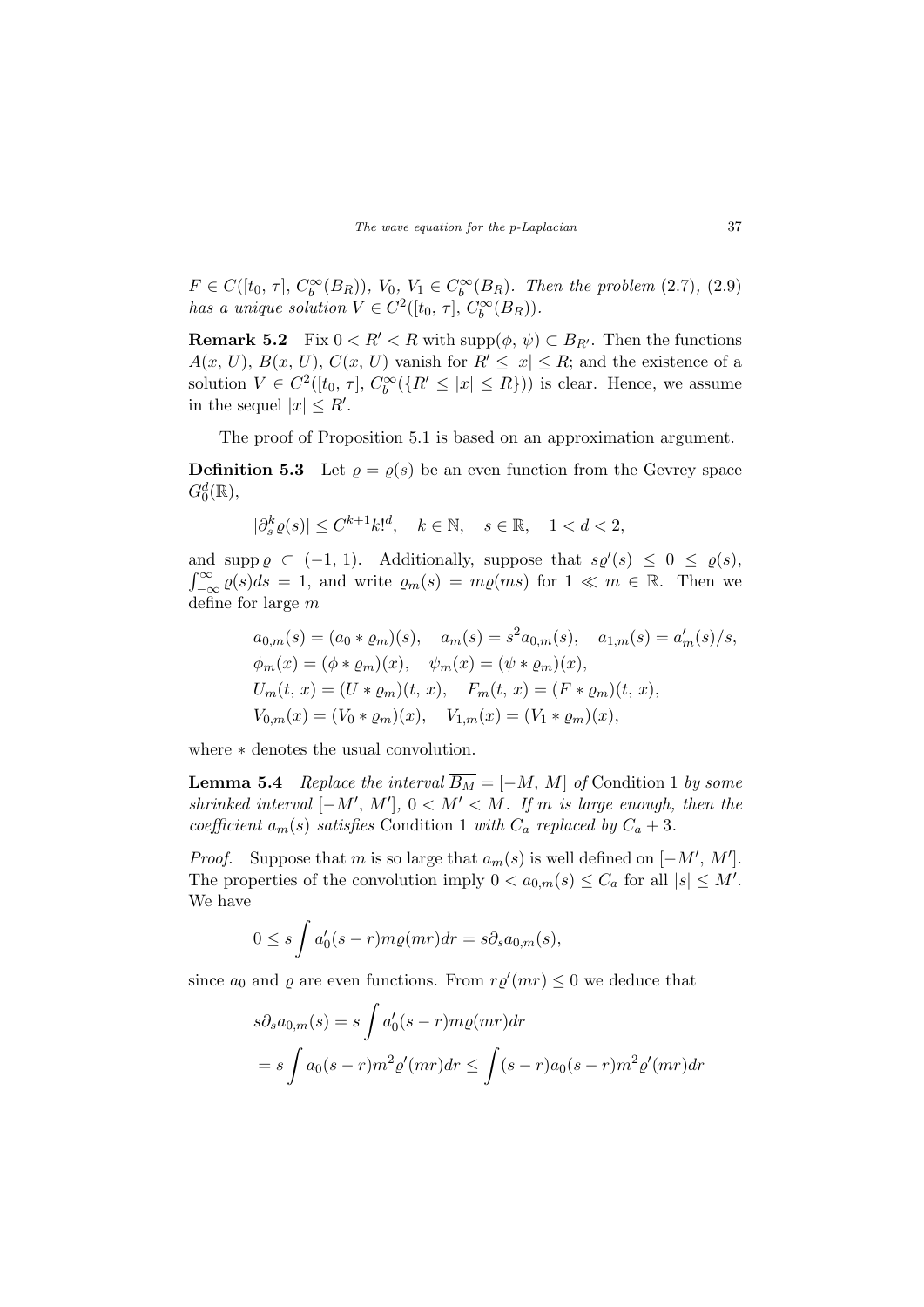$$
= \int (a_0(s-r) + (s-r)a'_0(s-r))m\varrho(mr)dr \le (C_a+1)a_{0,m}(s).
$$

Clearly,  $0 \leq sa'_m(s) \leq (C_a + 3)a_m(s)$ . This completes the proof.  $\Box$ Proof of Proposition 5.1. We consider the linear system

$$
\partial_t^2 V_m - \partial_x (A_m(x, U_m)\partial_x V_m) - B_m(x, U_m)\partial_x V_m
$$
  
-  $C_m(x, U_m)V_m = F_m(t, x),$   

$$
V_m(0, x) = V_{0,m}(x), \quad \partial_t V_m(0, x) = V_{1,m}(x),
$$
\n
$$
(5.1)
$$

where  $A_m$ ,  $B_m$ ,  $C_m$  are defined as in  $(2.2)-(2.4)$  with  $a(s)$  replaced by  $a_m(s)$ . According to [16], the problem (5.1) has a unique solution  $V_m \in$  $C^2([t_0, \tau], G^d(B_{R'}))$ . Similarly to Section 4, we set

$$
a_{*,m}(t, x) = a_m(\phi_m(x)g_m(t, x) + \psi_m(x)h_m(t, x)),
$$
  
\n
$$
B_{*,m}(t, x) = B_m(x, U_m(t, x)) + \partial_x a_{*,m}(t, x)I,
$$
  
\n
$$
C_{*,m}(t, x) = C_m(x, U_m(t, x)).
$$

Obviously,  $a_{*,m} \to a_*, B_{*,m} \to B_*, C_{*,m} \to C_*$  in the topology of the space  $C([t_0, \tau], C_b^{\infty}(B_{R'}))$ . Due to Proposition 4.6, we have uniform estimates

$$
\sup_{[t_0,\tau]} ||V_m(t,\,\cdot\,)||_{H^k(B_{R'})} \leq C_k, \quad m \geq m_0, \quad k \in \mathbb{N}.
$$

Then (5.1) yields  $||V_m(\cdot, \cdot)||_{C^2([t_0, \tau], H^k(B_{R}))} \leq C_k$ . By the Arzela–Ascoli theorem, there is a subsequence  ${V_{m'} }$  converging in  $C^1([t_0, \tau], H^{k-1}(B_{R'}))$ to some limit  $V^{(k)}$  which solves (2.7). By Proposition 4.4, solutions to (2.7) are unique. Therefore,  $V^{(k)} = V^{(l)}$  for all k, l; hence we have a solution  $V \in C^2([t_0, \tau], C_b^{\infty}(B_{R'})).$ 

### 6. Existence of solutions to (2.5)

Now we prove the existence of  $C^{\infty}$  solutions U to (2.5) for small times. In the next section, more attention will be paid to a better description of the life span of this solution. We shall show that, under suitable assumptions, a solution  $U$  to  $(2.5)$  can be extended to some longer interval. Therefore, we now discuss the equation  $(2.5)$  with slightly more general initial conditions.

Define A, B, C as in  $(2.2)$ – $(2.4)$ , and consider the Cauchy problem

$$
\partial_t^2 U - \partial_x (A(x, U)\partial_x U) - B(x, U)\partial_x U - C(x, U)U = 0,
$$
\n
$$
U(t_0, x) = U_0(x), \quad U_t(t_0, x) = U_1(x),
$$
\n(6.1)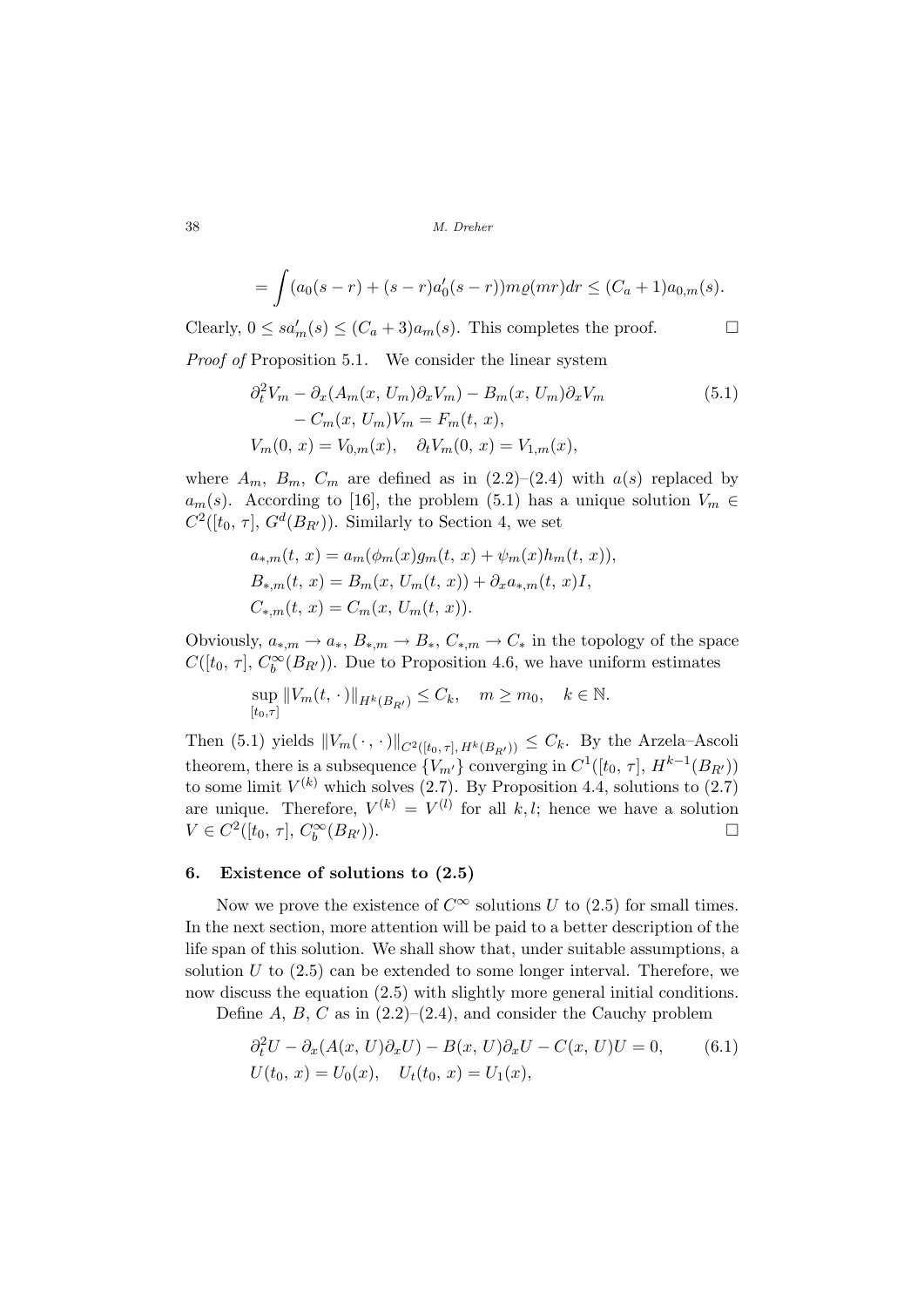$$
||U_0(\cdot) - (1, t_0)^T||_{C^1(B_R)} < \varepsilon_0, \quad ||U_1(\cdot) - (0, 1)^T||_{L^{\infty}(B_R)} < \varepsilon_0,
$$
\n(6.2)

**Proposition 6.1** Let  $a = a(s)$  satisfy Condition 2, and let  $(\phi, \psi) \in$  $C_0^{\infty}(\mathbb{R})$  with supp $(\phi, \psi) \subset B_R$  be to a(s) compatible data, i.e.,  $\|\phi\|_{L^{\infty}}$  $M$ .

Then there is an  $\varepsilon_0$ , depending only on M,  $C_a$ ,  $\|\phi\|_{C^1(B_R)}$ ,  $\|\psi\|_{C^1(B_R)}$ , such that:

For every  $U_0$ ,  $U_1 \in C_b^{\infty}(B_R)$  with (6.2) there is some  $T_1 > t_0$  and a unique local solution  $U \in C_b^{\infty}([t_0, T_1] \times B_R)$  to the Cauchy problem (6.1).

The proof bases on the Nash–Moser–Hamilton theory. We recall the main results of that theory and refer the reader to [12] for the details.

#### Definition 6.2

- (a) A graded (Fréchet) space E is a Fréchet space whose topology is induced by a grading, that is a sequence of seminorms  $\{ \| \cdot \|_n : n \in \mathbb{N} \}$ such that  $||e||_n \le ||e||_{n+1}$  for all  $e \in E$  and all  $n \in \mathbb{N}$ .
- (b) A tame linear map is a linear map  $L \in L(E_1, E_2)$  between two graded spaces  $E_1, E_2$  such that constants  $r, b \in \mathbb{N}$  exist with

$$
||Le||_{E_2,n} \leq C_n ||e||_{E_1,n+r}
$$
,  $e \in E_1$ ,  $n \geq b$ ,

where the  $C_n$  do not depend on  $e \in E_1$ .

(c) For a Banach space B, we define the graded space  $\Sigma(B)$  of exponentially decreasing sequences by

$$
\sum(B) = \left\{ \{v_k\}_{k=0}^{\infty} : v_k \in B, \, \|\{v_k\}\|_n = \sum_{k=0}^{\infty} e^{nk} \, \|v_k\|_B < \infty, \, n \in \mathbb{N} \right\}.
$$

(d) The graded space E is a *tame space* if some Banach space B and linear tame maps  $L_1 \in L(E, \sum(B)), L_2 \in L(\sum(B), E)$  exist with the property that  $L_2L_1$  is the identity on E.

**Example 6.3** Spaces of  $C_b^{\infty}$  functions on smooth compact manifolds X (with or without boundary) are tame (see [12], pp. 135–138), when we define the seminorms  $||v||_n = ||v(\cdot)||_{W_p^n(X)}, 1 \le p \le \infty$ .

**Definition 6.4** Let  $P: \mathcal{M} \subset E_1 \to E_2$  be a (nonlinear) mapping between the graded spaces  $E_1, E_2$ , and be defined on the open set  $\mathcal M$ . The map P is called *tame* if for each point  $e^* \in \mathcal{M}$  there is a neighbourhood  $e^* \in \Omega \subset \mathcal{M}$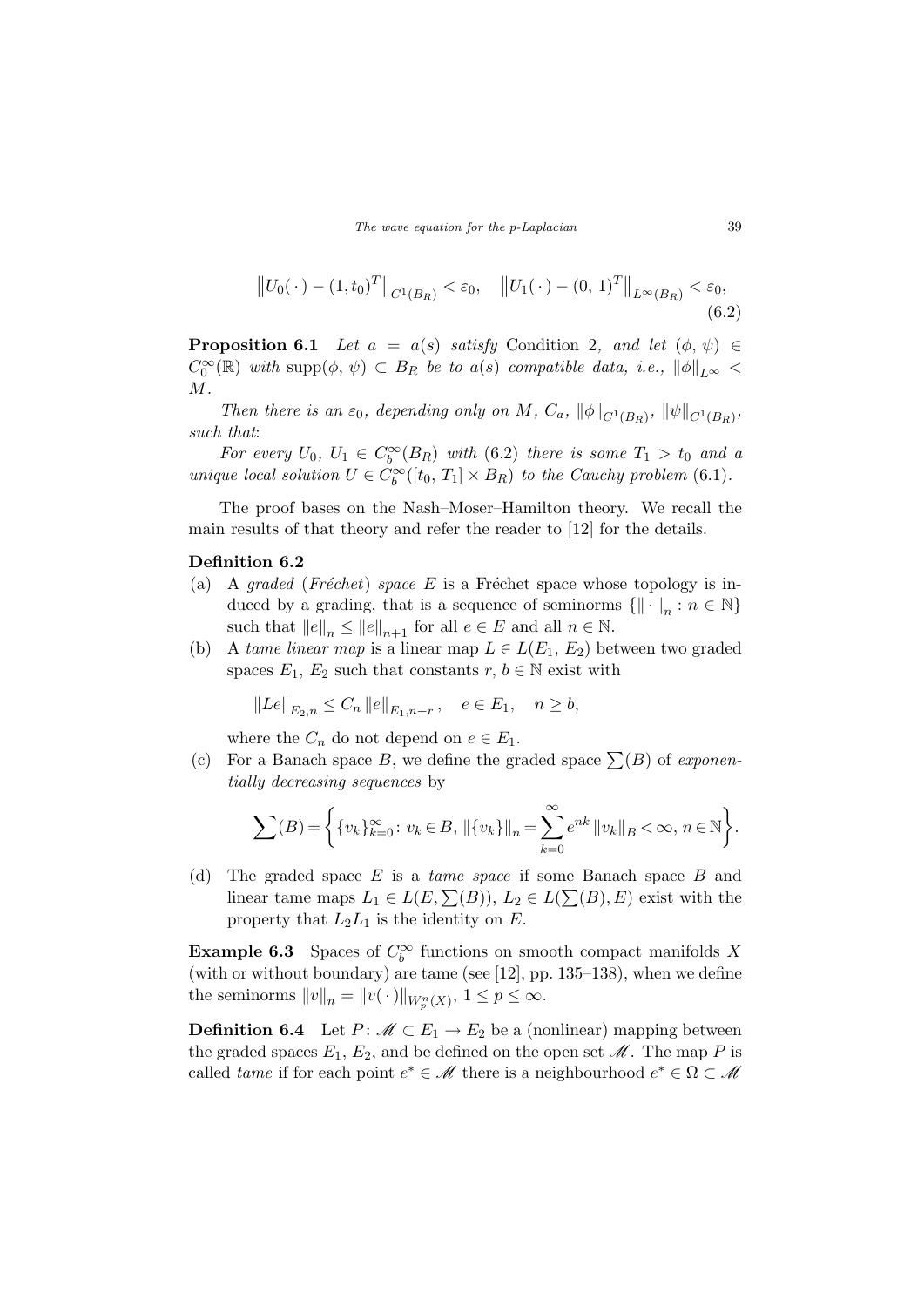and constants  $r, b \in \mathbb{N}$  such that

$$
||P(e)||_{E_2,n} \le C_n(1+||e||_{E_1,n+r}), \quad e \in \Omega, \quad n \ge b.
$$

Remark 6.5 A map is a tame linear map if and only if it is linear and tame.

**Definition 6.6** Let  $P: \mathcal{M} \subset E_1 \to E_2$  be a tame map. Then, P is called smooth tame if it is  $C^{\infty}$  and  $D^{n}P$  is tame for all  $n \in \mathbb{N}$ .

Example 6.7 Nonlinear partial differential operators acting on the tame space  $C_b^{\infty}(X)$  are smooth tame. Sums and compositions of smooth tame maps are smooth tame (see [12], p. 146).

The following implicit function theorem is the crucial tool in the following.

**Theorem 6.8** (Nash–Moser–Hamilton) Let  $E_1$ ,  $E_2$  be tame spaces,  $\mathscr{M} \subset E_1$  be an open set, and  $P: \mathscr{M} \subset E_1 \rightarrow E_2$  be a smooth tame map. Suppose that the derivative  $DP(u) \in L(E_1, E_2)$  has a right inverse  $VP(u) \in L(E_2, E_1)$  for each  $u \in \mathcal{M}$ , which is smooth tame as a mapping  $VP(u): \mathcal{M} \times E_2 \to E_1$ . Then P is in M locally invertible, and each inverse is smooth tame.

*Proof of* Proposition 6.1. We show  $U \in C^2([t_0, T_1], C_b^{\infty}(B_R))$ . The smoothness in time then follows from (2.5). We fix the tame spaces

$$
E_1 = (C^2([t_0, T], C_b^{\infty}(B_R)))^2,
$$
  
\n
$$
E_2 = (C([t_0, T], C_b^{\infty}(B_R)))^2 \times (C_b^{\infty}(B_R))^2 \times (C_b^{\infty}(B_R))^2,
$$
  
\n
$$
||e||_{E_1,n}
$$
  
\n
$$
= \sup_{[t_0, T]} (||e(t, \cdot)||_{H^n(B_R)} + ||e_t(t, \cdot)||_{H^n(B_R)} + ||e_{tt}(t, \cdot)||_{H^n(B_R)}),
$$
  
\n
$$
||(e_I, e_{II}, e_{III})||_{E_2,n}
$$
  
\n
$$
= \sup_{[t_0, T]} ||e_I(t, \cdot)||_{H^n(B_R)} + ||e_{II}(\cdot)||_{H^n(B_R)} + ||e_{III}(\cdot)||_{H^n(B_R)},
$$

where T with  $0 < T - t_0 \ll 1$  will be chosen later. The map  $P: E_1 \to E_2$  is

$$
P(U) = \left(\partial_t^2 U - \partial_x(A(x, U)\partial_x U) - B(x, U)\partial_x U - C(x, U)U, \right.
$$
  

$$
U(t_0, x) - U_0(x), U_t(t_0, x) - U_1(x)\right),
$$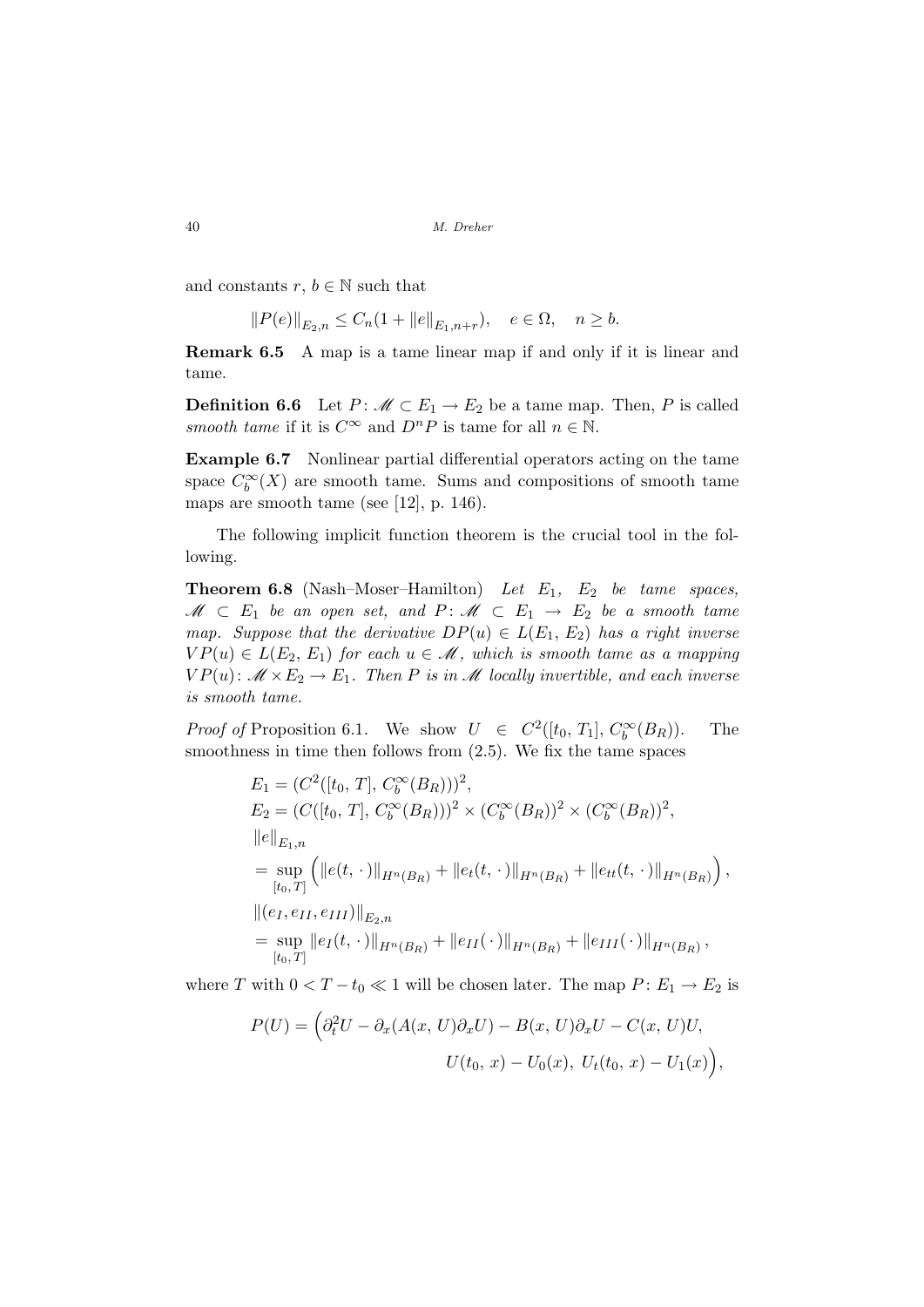which is a smooth tame map. To fix the open set  $\mathcal{M}$ , we introduce

$$
U_*(t, x) = U_0(x) + (t - t_0)U_1(x) + \frac{1}{2}(t - t_0)^2 \partial_x(A(x, U_0(x))U_{0,x}(x))
$$
  
+ 
$$
\frac{1}{2}(t - t_0)^2 B(x, U_0(x))U_{0,x}(x) + \frac{1}{2}(t - t_0)^2 C(x, U_0(x))U_0(x),
$$

and define

$$
\mathcal{M} = \{ U \in E_1 \colon ||U - U_*||_{C^1([t_0, T] \times B_R)} < \varepsilon_0, \\
\sup_{[t_0, T]} ||U(t, \cdot)||_{H^3(B_R)} < C \}
$$

with some constant  $C > 0$ . If we fix  $\varepsilon_0 = \varepsilon/10$  and choose  $T = T(\varepsilon)$  with  $0 <$  $T-t_0 \ll 1$  appropriately, then each element of  $\mathcal M$  can be extended to  $[0, T] \times$  $B_R$  in such a way that  $(2.10)_T$  holds, with  $\varepsilon$  chosen as in Proposition 3.1. Obviously,

$$
P(U_*)(t, x) = ((t - t_0)Z(t, x), 0, 0)
$$

with some  $Z \in C([t_0, T], C_b^{\infty}(B_R))$ . Choose some function  $\chi \in C^{\infty}(\mathbb{R})$ with some  $Z \in C([t_0, 1], C_b^{-}(B_R))$ . Choose some function  $\chi \in C^{-}(\mathbb{R})$ <br>with  $\chi(t) = 0$  for  $t \le 1$  and  $\chi(t) = 1$  for  $t \ge 2$ . Then  $((t - t_0)\chi(m(t$ with  $\chi(t) = 0$  for  $t \le 1$  and  $\chi(t) = 1$  for  $t \ge 2$ . Then  $((t - t_0)\chi(m)t - t_0)/Z(t, x)$ , 0, 0) converges to  $((t - t_0)Z(t, x), 0, 0)$  in the topology of  $E_2$ if m tends to infinity. Therefore, every neighbourhood of  $P(U_*)$  contains elements of the form  $(Z(t, x), 0, 0)$  where  $\tilde{Z}(t, x) = 0$  for  $t_0 \le t \le T_1$ ; and  $T_1 - t_0 > 0$  is small. If we are able to show that the image  $P(\mathscr{M})$  contains a neighbourhood of  $P(U_*)$  in  $E_2$ , then we have proved the existence of a solution U to (2.5) in  $[t_0, T_1] \times B_R$ . More precisely, we show that P is locally invertible in the neighbourhood  $\mathcal{M}$ .

The Fréchet derivative  $DP(U)$  is a linear map  $V \mapsto (F, V_0, V_1)$  with

$$
F = \partial_t^2 V - \partial_x (A(x, U)\partial_x V) - \partial_x ((A_U(x, U)V)\partial_x U)
$$
(6.3)  
- B(x, U)\partial\_x V - B\_U(x, U)V\partial\_x U - C(x, U)V - C\_U(x, U)VU,  

$$
V_0(x) = V(t_0, x), \quad V_1(x) = V_t(t_0, x).
$$

Here we have introduced the notation

$$
A_U(x, U)V = a'(\phi g + \psi h)(\phi, \psi)VI
$$
,  $U = (g, h)^T$ ,  $V = (v_1, v_2)^T$ ,

where  $(\phi, \psi)V = \phi v_1 + \psi v_2$  is the usual  $\mathbb{R}^2$  scalar product. This Cauchy problem is of the form (2.7); and Hypothesis 1 is satisfied if  $U \in \mathcal{M}$ . We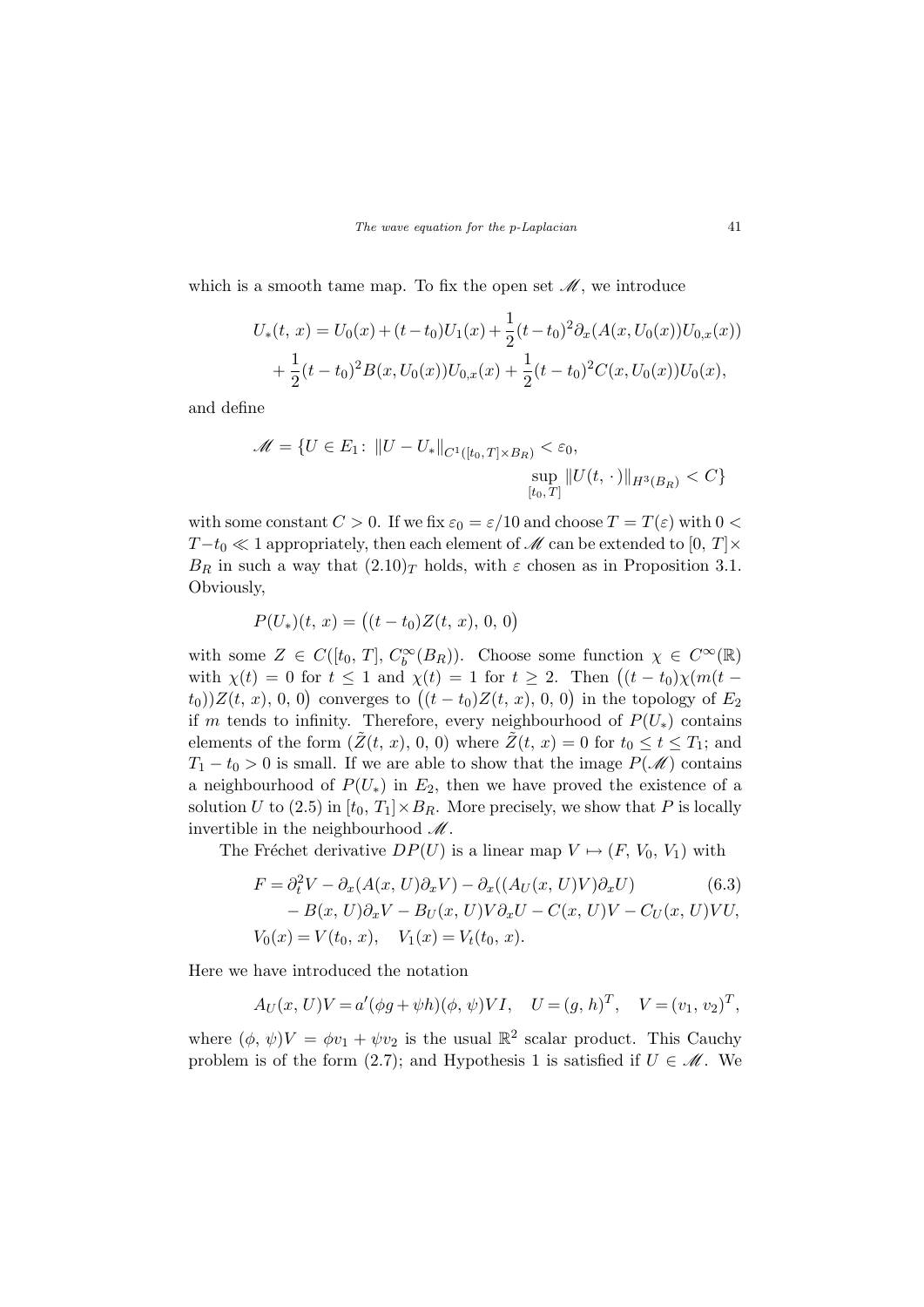note that the Levi condition (b) follows from  $|a'(s)|^2 \leq C_a^3 a(s)$ , see (1.5). Then the Propositions 4.6 and 5.1 imply the existence of an inverse map

$$
VP: (U, F, V_0, V_1) \mapsto V, \quad \mathscr{M} \times E_2 \to E_1
$$

which satisfies

$$
\sup_{[t_0,T]} \|V(t,\,\cdot\,)\|_{H^k(B_R)} \leq C_k (1+ \|U\|_{E_1,k+2}) \left\|(F,\,V_0,\,V_1)\right\|_{E_2,k}.
$$

From the equation (6.3),

$$
||V||_{E_1,k} \leq C_k(1+||U||_{E_1,k+4}) ||(F, V_0, V_1)||_{E_2,k+2}.
$$

Hence  $VP: \mathcal{M} \times E_2 \to E_1$  is tame, see [12]. The proof is complete if we show that  $VP$  is smooth tame. We proceed by induction and only show that  $D^1VP$  is tame; the higher derivatives  $D^kVP$  can be considered in the same way. We find that

$$
V^{(1)} = D^{1}VP(U, F, V_0, V_1)\{\delta U, \delta F, \delta V_0, \delta V_1\},\
$$

where  $V^{(1)} \in E_1$  depends linearly on  $(\delta U, \delta F, \delta V_0, \delta V_1) \in E_1 \times E_2$  and nonlinearly on  $(U, F, V_0, V_1) \in \mathcal{M} \times E_2$ . More precisely,

$$
\partial_t^2 V^{(1)} - \partial_x (A(x, U) \partial_x V^{(1)}) - \partial_x ((A_U(x, U)V^{(1)}) \partial_x U) - B(x, U) \partial_x V^{(1)} - B_U(x, U) V^{(1)} \partial_x U - C(x, U) V^{(1)} - C_U(x, U) V^{(1)} U = \delta F + R \delta U,
$$
  

$$
V^{(1)}(t_0, x) = \delta V_0(x), \quad V_t^{(1)}(t_0, x) = \delta V_1(x),
$$

where R is a linear differential operator depending on U and  $V =$  $VP(U, F, V_0, V_1)$ . By Proposition 4.6,  $D^1 VP$  is tame. This completes the proof.  $\Box$ 

#### 7. A life span criterion

In this section, we describe the life span of the  $C^{\infty}$  solution U to  $(2.5)$ mentioned in Proposition 6.1.

Proposition 7.1 Let the assumptions of Proposition 6.1 be satisfied. Then there is a constant  $T_0 > 0$  depending only on M, R,  $||(a_0, a_1)||_{C^3(B_M)}$ ,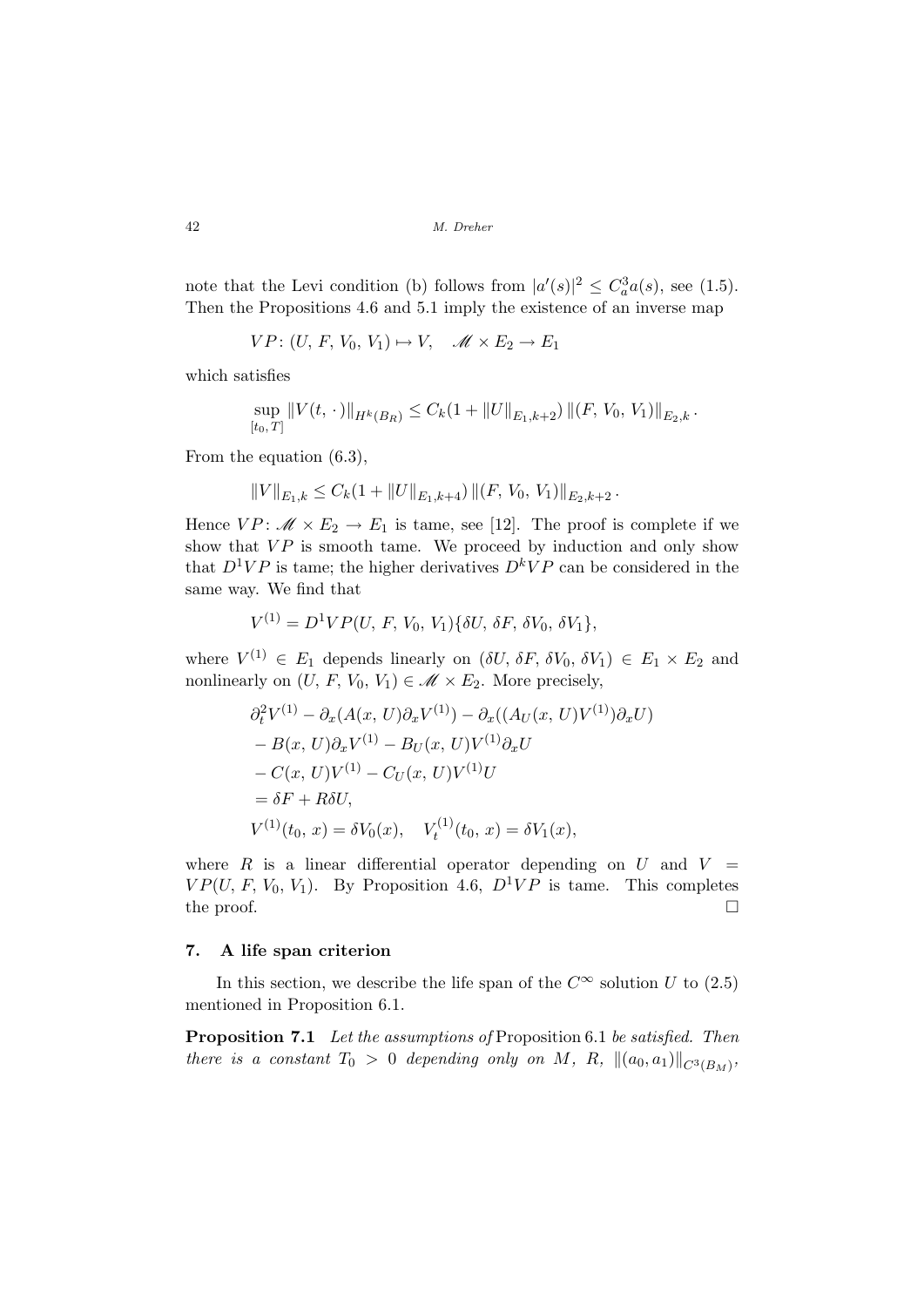$\|(\phi, \psi)\|_{C^5(B_R)}$ ; and there is a unique solution  $U \in C_b^{\infty}([0, T_0] \times B_R)$  to  $(2.5).$ 

The proof is split into the Lemmas 7.2 and 7.5.

Lemma 7.2 Let the assumptions of Proposition 6.1 be satisfied, and let  $\varepsilon$ ,  $\tau$  be the numbers determined in Proposition 3.1. Finally, let  $U \in C^2([0, T), C_b^{\infty}(B_R))$ ,  $0 < T < \tau$ , be a solution to (2.5) which satisfies (2.10). Then the estimates

$$
||U(t, \cdot)||_{H^k(B_R)}^2
$$
\n
$$
\leq C_R(1+t^2)C_k \int_0^t \varrho_k(||U(s, \cdot)||_{H^3(B_R)})(1+||U(s, \cdot)||_{H^k(B_R)}^2)ds,
$$
\n
$$
\sup_{[0,t]} ||U(s, \cdot)-(1, s)^T||_{H^3(B_R)}^2 \leq tC_3 \tilde{\varrho}_3(\sup_{[0,t]} ||U(s, \cdot)||_{H^3(B_R)}^2) \tag{7.2}
$$

hold for  $0 \leq t < T$ , where  $\varrho_k$ ,  $\tilde{\varrho}_k : \mathbb{R}_+ \to \mathbb{R}_+$  are certain continuous and increasing functions, and  $C_k$  depend on  $\|(a_0, a_1)\|_{C^k(B_M)}, \, \|(\phi, \psi)\|_{C^{k+2}(B_R)},$ and R.

The proof is based on an *a priori* estimate similar to that of Proposition 4.6 for the Cauchy problem (2.7), but now we take advantage from the fact  $U \equiv V$ .

**Lemma 7.3** Let  $m, n \in \mathbb{N}$  with  $m \geq 2, n \geq 3$ , and  $X \subset \mathbb{R}$  be a bounded domain. Then

$$
||w||_{C^m(X)} ||w||_{H^n(X)} \leq C ||w||_{H^3(X)} ||w||_{H^{m+n-2}(X)},
$$
  
 
$$
w \in H^{m+n-2}(X).
$$

Proof. By Sobolev's embedding theorem,

$$
||w||_{C^m(X)} ||w||_{H^n(X)} \leq C ||w||_{H^{m+1}(X)} ||w||_{H^n(X)} \leq C ||w||_{H^3(X)} ||w||_{H^{m+n-2}(X)},
$$

where we have used the complex interpolation method,

$$
H^{m+1}(X) = [H^3(X), H^{m+n-2}(X)]_{\theta_1},
$$
  

$$
H^n(X) = [H^3(X), H^{m+n-2}(X)]_{\theta_2},
$$

with  $\theta_1 + \theta_2 = 1$ .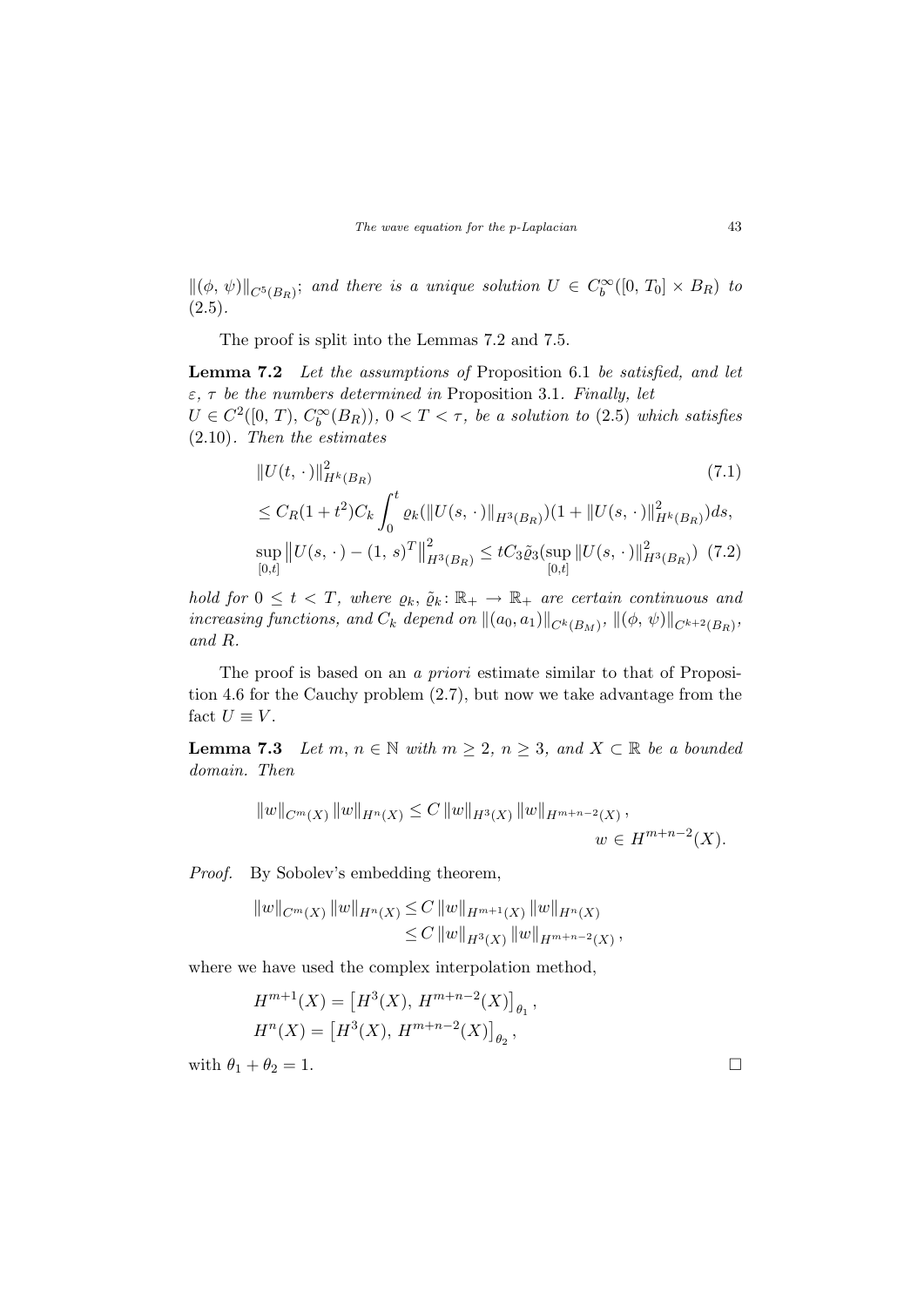Proof of Lemma 7.2. We write (2.5) in the form

$$
\partial_t^2 U - A(x, U) \partial_x^2 U
$$
  
-  $A_x(x, U)U_x - A_U(x, U)U_xU_x - B(x, U)U_x - C(x, U)U = 0,$ 

where  $A_x(x, U) = a'(\phi g + \psi h)(\phi_x, \psi_x) U I$ , and  $(\phi_x, \psi_x) U$  is the  $\mathbb{R}^2$  scalar product  $\phi_x g + \psi_x h$ . Similarly,  $A_U(x, U)U_x = a'(\phi g + \psi h)(\phi, \psi)U_x I$ . We apply  $\partial_x^k$ , set  $U^k = \partial_x^k U$ , and obtain

$$
\partial_t^2 U^k - A(x, U) \partial_x^2 U^k - (k+1) (\partial_x A(x, U)) \partial_x U^k
$$
  
\n
$$
- A_U(x, U) (\partial_x U^k) U_x - B(x, U) \partial_x U^k
$$
  
\n
$$
= F^k = I_1 + I_2 + I_3 + I_4
$$
  
\n
$$
= \sum_{l=2}^k {k \choose l} (\partial_x^l A(x, U)) U^{k+2-l}
$$
  
\n
$$
+ \sum_{l=1}^k {k \choose l} (\partial_x^l A_x(x, U) + \partial_x^l B(x, U)) U^{k+1-l}
$$
  
\n
$$
+ \sum_{l+m=0}^{k-1} \frac{k!}{l! m! (k-l-m)!} (\partial_x^{k-l-m} A_U(x, U)) U^{l+1} U^{m+1}
$$
  
\n
$$
+ \partial_x^k (C(x, U) U).
$$

From  $U^k(0, \cdot) = (\partial_t U^k)(0, \cdot) = 0$  for  $k \ge 1$  and Proposition 4.4,

$$
||U^{k}(t,\,\cdot\,)||_{L^{2}(B_{R})}^{2}\leq C_{0}\int_{0}^{t}||F^{k}(s,\,\cdot\,)||_{L^{2}(B_{R})}^{2}ds.
$$

We recall that Hypothesis 1 is satisfied because of  $|a'(s)|^2 \leq C_a^3 a(s)$ , see (1.5). Employing Lemmas 7.3 and 10.1, we estimate  $I_1, \ldots, I_4$ . For  $l = 2$ in  $I_1$ , we find

$$
\left\|(\partial_x^2 A(x, U))U^k\right\|_{L^2}^2 \leq C(\|a\|_{C^2}, \left\|(\phi, \psi)\right\|_{C^2})(1 + \|U\|_{C^2}^4)\left\|U^k\right\|_{L^2}^2.
$$

For  $3 \leq l \leq k$ , we have

$$
\begin{aligned} &\left\|(\partial_x^l A(x,U))U^{k+2-l}\right\|_{L^2}^2\\ &\leq C(\|a\|_{C^l},\,\|U\|_{L^\infty},\,\|(\phi,\,\psi)\|_{C^l})(1+\|U\|_{H^l}^2)\|U\|_{C^{k+2-l}}^2\\ &\leq C(\|a\|_{C^l},\,\|U\|_{L^\infty},\,\|(\phi,\,\psi)\|_{C^l})(1+\|U\|_{H^3}^2)\|U\|_{H^k}^2.\end{aligned}
$$

The term  $I_2$  can be discussed similarly. Concerning  $I_3$ , it is enough to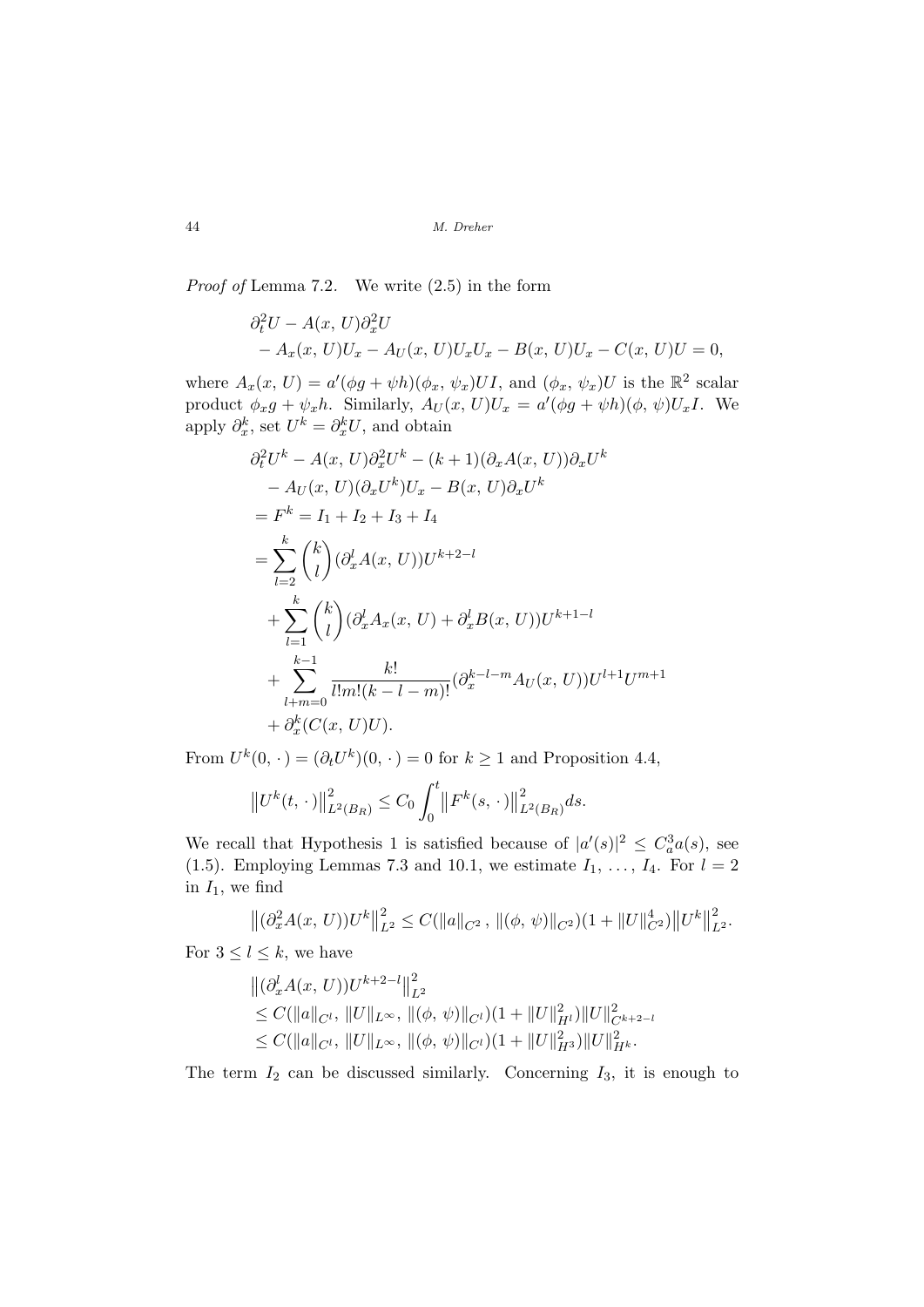discuss the case  $m \leq l$ . Suppose  $k - 1 \geq l + m \geq k - 2$  and  $l \geq 2$   $(l \leq 1$  is trivial). Then

$$
\begin{aligned} &\left\|(\partial_x^{k-l-m} A_U(x,U))U^{l+1}U^{m+1}\right\|_{L^2}^2\\ &\leq C(\|a\|_{C^3},\, \|(\phi,\,\psi)\|_{C^2})(1+\|U\|_{C^2}^4)\|U^{l+1}\|_{L^2}^2\|U^{m+1}\|_{L^\infty}^2\\ &\leq C(\|a\|_{C^3},\, \|(\phi,\,\psi)\|_{C^2})(1+\|U\|_{C^2}^4)\|U\|_{H^3}^2\|U\|_{H^k}^2.\end{aligned}
$$

Now let  $1 \leq l + m \leq k - 3$ . Then we have

$$
\begin{aligned} &\left\|(\partial_x^{k-l-m} A_U(x,U))U^{l+1}U^{m+1}\right\|_{L^2}^2\\ &\leq C(\|a\|_{C^k},\,\|U\|_{L^\infty},\,\|(\phi,\,\psi)\|_{C^k})\\ &\quad\times(1+\|U\|_{H^{k-l-m}}^2)\big\|U^{l+1}\big\|_{L^\infty}^2\big\|U^{m+1}\big\|_{L^\infty}^2.\end{aligned}
$$

By Lemma 7.3,

$$
||U||_{H^{k-l-m}}^2 ||U^{l+1}||_{L^{\infty}}^2 ||U^{m+1}||_{L^{\infty}}^2 \leq C ||U||_{H^3}^2 ||U||_{H^{k-m-1}}^2 ||U||_{C^{m+1}}^2
$$
  

$$
\leq C ||U||_{H^3}^4 ||U||_{H^{k-1}}^2.
$$

In case  $l = m = 0$  we apply Lemma 10.1 and find

$$
\begin{aligned} & \left\| (\partial_x^k A_U(x, U)) U^1 U^1 \right\|_{L^2}^2 \\ &\leq C(\|a\|_{C^{k+1}}, \, \|U\|_{L^\infty}, \, \|\phi, \psi)\|_{C^k})(1 + \|U\|_{H^k}^2) \|U\|_{C^1}^4. \end{aligned}
$$

The term  $I_4$  is left to the reader, see Lemma 10.1. From  $a'(s) = sa_1(s)$  we derive  $||a||_{C^{k+1}} \leq C||a_1||_{C^k}$ . Then we obtain the estimate

$$
\|\partial_x^k U(t,\,\cdot\,)\|_{L^2(B_R)}^2
$$
  

$$
\leq C_k \int_0^t \varrho_k (\|U(s,\,\cdot\,)\|_{H^3(B_R)})(1 + \|U(s,\,\cdot\,)\|_{H^k(B_R)}^2) ds
$$

for  $k \geq 1$ . Since supp $(\phi, \psi) \subset B_R$ , there is some  $0 < R' < R$  such that  $\phi(x) = \psi(x) = 0$  for  $R' \leq |x| \leq R$ . For such x, the Cauchy problem (2.5) degenerates to  $\partial_t^2 U = 0$ ; hence  $U(t, x) = (1, t)^T$ . Then Poincaré's inequality implies

$$
||U(t, \cdot) - (1, t)^{T}||_{L^{2}(B_{R})}^{2} \leq C_{R} ||\partial_{x} U(t, \cdot)||_{L^{2}(B_{R})}^{2}.
$$

The desired estimates (7.1), (7.2) are then obtained easily.  $\Box$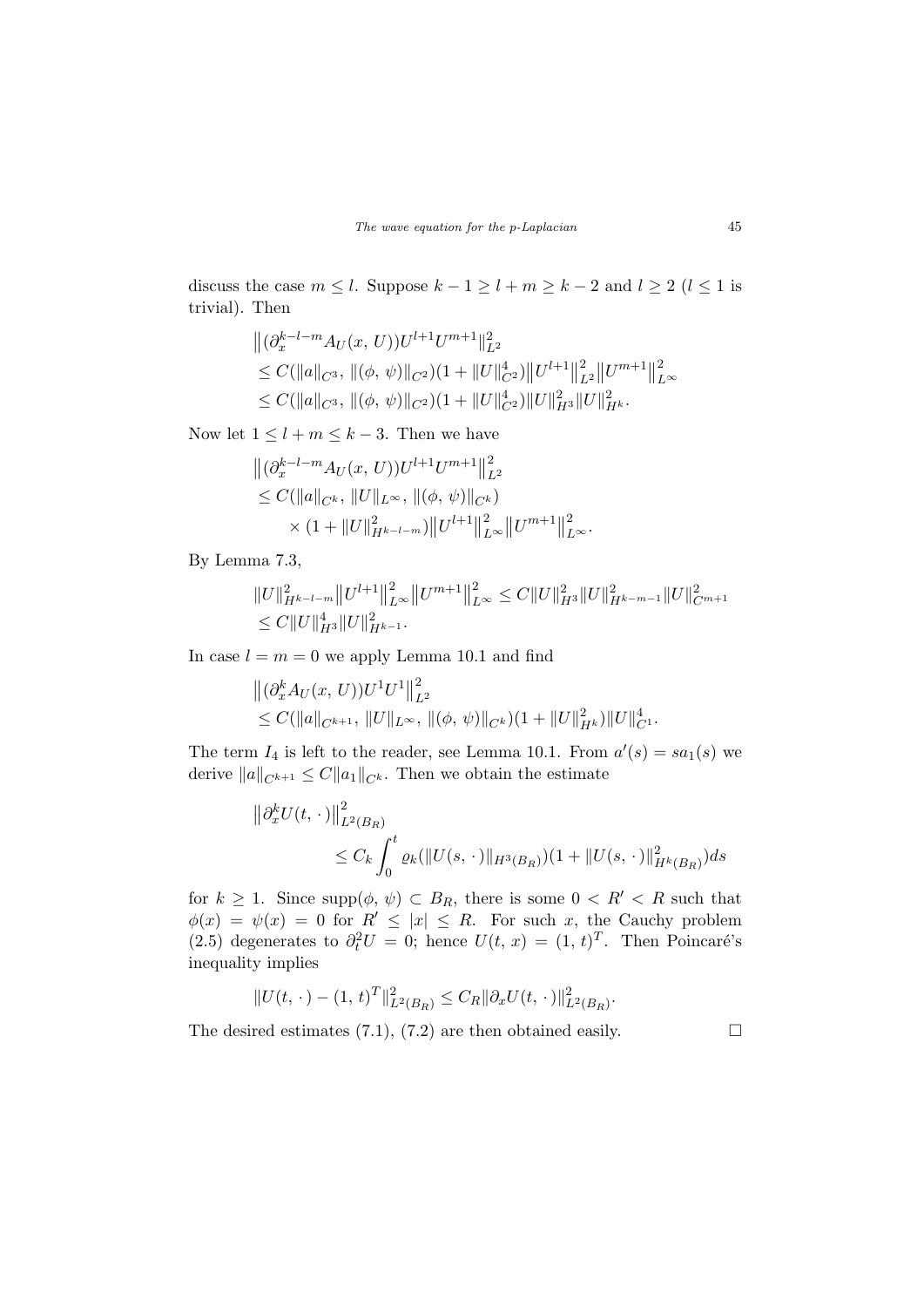Remark 7.4 Consider (2.6). Remarks 3.5, 4.5 and Lemma 10.1 give the refinement

$$
\|\partial_x^k U(t,\,\cdot\,)\|_{L^2(B_R)}^2
$$
  
\n
$$
\leq C_k e^{C(1+\tau^3)} \int_0^t \lambda^2 (1+\tau^k)
$$
  
\n
$$
\times (1+\|U(s,\,\cdot\,)\|_{H^3(B_R)}^4)(1+\|U(s,\,\cdot\,)\|_{H^k(B_R)}^2) ds
$$

for  $k \geq 1$ . From this we conclude that

$$
\sup_{[0,t]} \|U(s,\,\cdot\,) - (1,\,s)^T\|_{H^3(B_R)}^2
$$
  

$$
\leq \lambda^2 t C_3 e^{C'(1+\tau^3)} (1+\sup_{[0,t]} \|U(s,\,\cdot\,)\|_{H^3(B_R)}^6), \quad (7.3)
$$

for all  $\lambda$  and all  $0 \le t < T$ . Obviously,

$$
||U_{tt}(t, \cdot)||_{L^{\infty}}\n\leq ||A_{\lambda}(x, U)U_{x}||_{C^{1}} + ||B_{\lambda}(x, U)U_{x}||_{L^{\infty}} + ||C_{\lambda}(x, U)U||_{L^{\infty}}\n\leq C||A_{\lambda}(x, U)||_{H^{2}(B_{R})}||(U(t, \cdot) - (1, t)^{T})_{x}||_{H^{2}(B_{R})}\n+ ||B_{\lambda}(x, U)||_{L^{\infty}}||(U(t, \cdot) - (1, t)^{T})_{x}||_{L^{\infty}} + ||C_{\lambda}(x, U)U||_{L^{\infty}}\n\leq C\lambda(1 + ||U(t, \cdot)||_{H^{2}(B_{R})}^{3})||U(t, \cdot) - (1, t)^{T}||_{H^{3}(B_{R})} + C\lambda(1 + \tau).
$$

Supposing that the right–hand side of (7.3) were less than 1, we find

$$
||U_t(t, \cdot) - (0, 1)^T||_{L^{\infty}(B_R)} \le C'\lambda \tau (1 + \tau^3).
$$
 (7.4)

Lemma 7.5 Let the assumptions of Proposition 6.1 be satisfied. Assume that  $U \in C^2([0, T), C_b^{\infty}(B_R))$ ,  $0 < T < \tau$ , is a solution to (2.5) which fulfils

$$
||U(t, \cdot) - (1, t)^{T}||_{C_b^1([0, T) \times B_R)} < \varepsilon_0,
$$
\n(7.5)

$$
\sup_{[0,T)} \|U(t,\,\cdot\,)\|_{H^3(B_R)} < \infty,\tag{7.6}
$$

where  $\varepsilon_0$  is from Proposition 6.1. Then U can be extended to some function  $\tilde{U} \in C^2([0, T'], C_b^{\infty}(B_R)), T < T' < \tau$ , which solves (2.5) for  $(t, x) \in$  $[0, T'] \times B_R.$ 

*Proof.* According to Lemma 7.2,  $||U(t, \cdot)||_{H^k(B_R)} \leq C_k$  for  $0 \leq t < T$  and all  $k \in \mathbb{N}$ . The equation (2.5) then gives  $\|\partial_t^2 U(t, \cdot)\|_{H^k(B_R)} \leq C_k$  for  $0 \leq$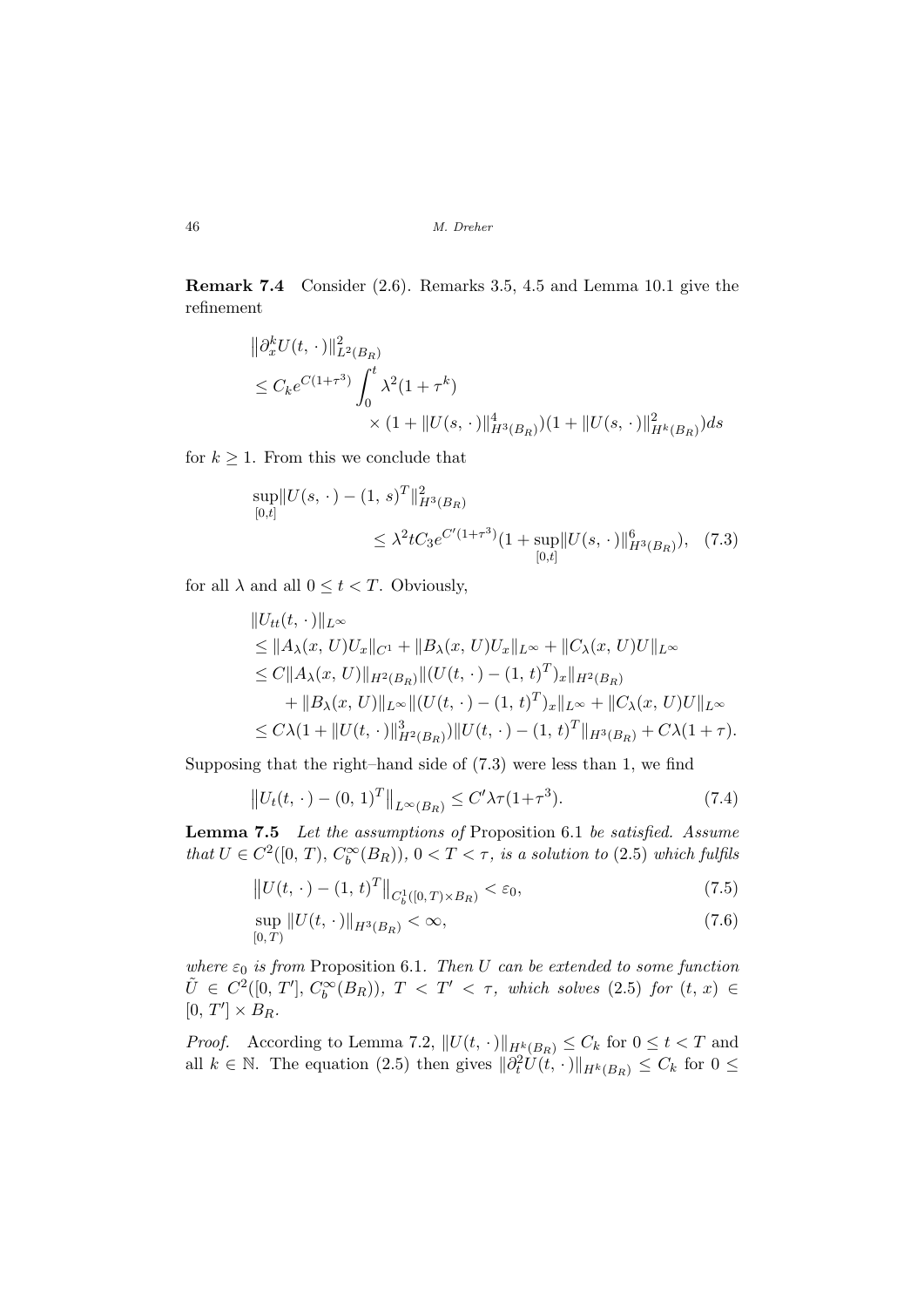$t < T$  and all k. Therefore, U can be smoothly extended in a unique way up to  $t = T$ . Now we consider the Cauchy problem

$$
\partial_t^2 W - \partial_x (A(x, W)\partial_x W) - B(x, W)\partial_x W - C(x, W)W = 0,
$$
  
 
$$
W(t, x) = U(t, x), \quad W_t(t, x) = U_t(t, x).
$$

By Proposition 6.1, this problem has a solution  $W \in C^2([T, T_1], C_b^{\infty}(B_R)).$ We set

$$
\tilde{U}(t, x) = \begin{cases} U(t, x) : 0 \le t < T, \\ W(t, x) : T \le t \le T_1 = T', \end{cases}
$$

and the proof is complete.  $\Box$ 

Proof of Proposition 7.1. From Proposition 6.1 we conclude that there is a local solution  $U \in C_b^{\infty}([0, T_1] \times B_R)$  to  $(2.5)$  which satisfies  $(7.2)$ . By Lemma 7.5, this solution can be extended as long as (7.5) and (7.6) are satisfied. A lower estimate  $T_0 > 0$  of the life span of U can then be derived from  $(7.2)$ .

*Proof of* Theorem 1.5. The problem  $(1.2)$  can be transformed into the system (2.5) by means of the reduction presented in Section 2. According to Proposition 7.1, this system has a unique local solution  $U \in C_b^{\infty}([0, T_0] \times$ B<sub>R</sub>). For  $x \notin \text{supp}(\phi, \psi)$ , the system (2.5) degenerates into  $\partial_t^2 U(t, x) = 0$ , hence  $u(t, x) = 0$ . Therefore, we have found a solution  $u \in C_b^{\infty}([0, T_0] \times \mathbb{R})$ to (2.1), which vanishes outside  $[0, T_0] \times \text{supp}(\phi, \psi)$ . Then the solution w to  $(1.2)$  is given by

$$
w(t, x) = \int_{-R}^{x} u(t, y) dy,
$$

and it is easy to show that w vanishes outside  $[0, T_0] \times \text{supp}(\Phi, \Psi)$ .

*Proof of* Theorem 1.6. For  $0 < \lambda \ll 1$ , choose  $\varepsilon(\lambda) = \mathcal{O}(\lambda^{1/2})$  as in Remark 3.4, and set  $\varepsilon_0 = \varepsilon/10$ , see the proof of Proposition 6.1. Now choose  $\tau = \tau(\lambda)$  with

$$
\lambda^2 \tau C_3 e^{C'(1+\tau^3)} (1 + (\varepsilon_0 + ||(1, \tau)||_{H^3(B_R)})^6) \n< C_{\text{sob}}^{-2} \varepsilon_0^2, \quad C'\lambda \tau (1+\tau^3) < \varepsilon_0,
$$

see (7.3), (7.4). Here  $C_{\text{sob}}$  is the norm of the embedding  $H^3(B_R) \subset C^1(B_R)$ .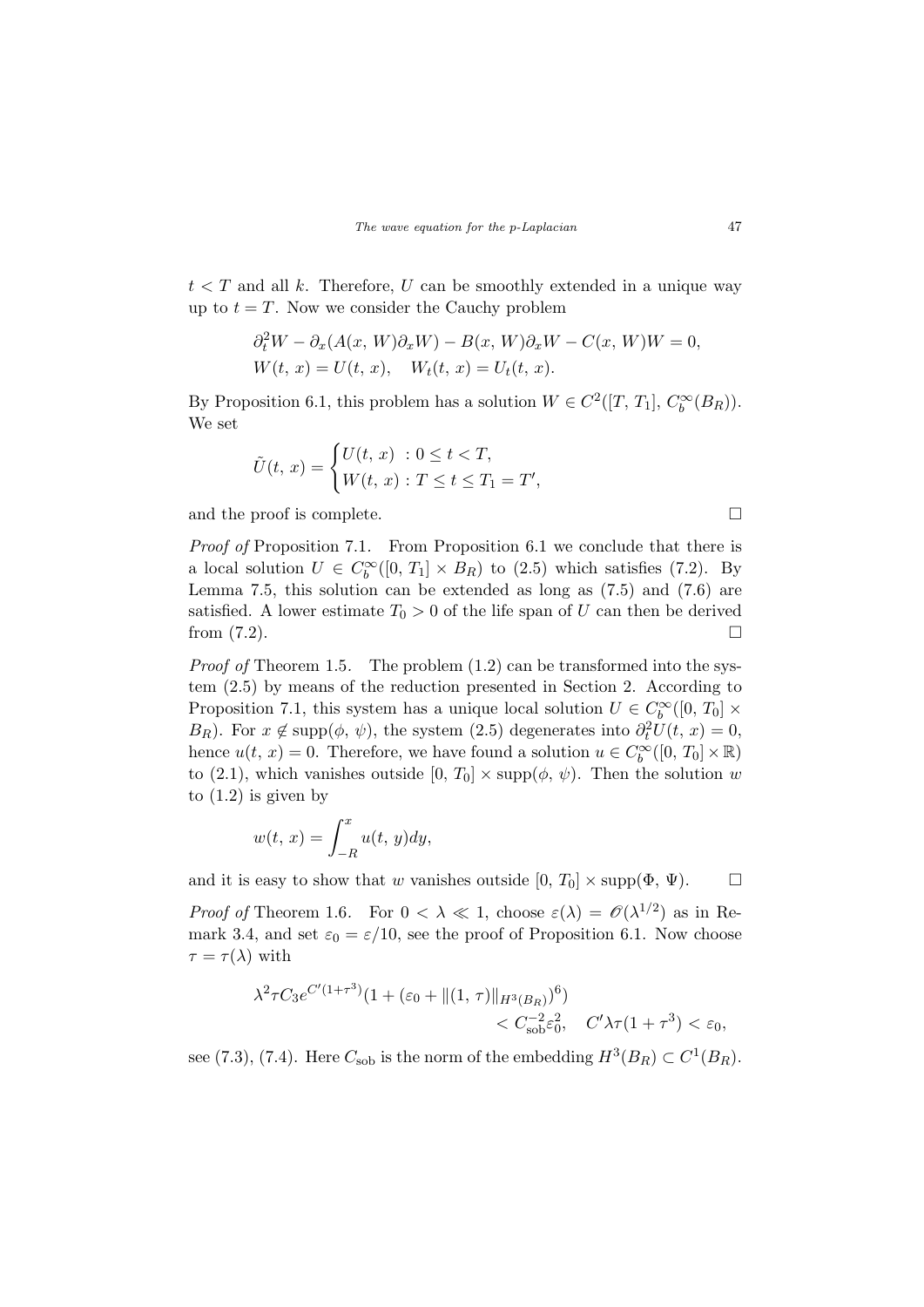Due to Remark 7.4, we then have

$$
||U(t, \cdot) - (1, t)^{T}||_{C^{1}(B_{R})} < \varepsilon_{0}, \quad ||U_{t}(t, \cdot) - (0, 1)^{T}||_{L^{\infty}(B_{R})} < \varepsilon_{0}
$$

provided that  $t < \tau$ . According to Lemma 7.5, the solution U persists in the interval  $[0, \tau)$ . Finally,  $\tau(\lambda) > C |\ln \lambda|^{1/3}$ .  $\Box$ 

### 8. The case of non smooth  $a(s)$

*Proof of* Theorem 1.2. We transform  $(1.2)$  into the system  $(2.5)$ , where A, B, C are given by (2.2)–(2.4), and  $(\phi, \psi) = (\Phi_x, \Psi_x) \in C_0^{k+1}(\mathbb{R})$ . We approximate  $a_0(s)$ ,  $\phi(x)$ ,  $\psi(x)$  by  $a_{0,m}$ ,  $\phi_m$ ,  $\psi_m$  as in Definition 5.3, and obtain uniform estimates

$$
\|(\phi_m, \psi_m)\|_{C^{k+1}}, \quad \|a_{0,m}\|_{C^P(B_{M'})} \le C, \quad m \ge m_0(M'), \quad M' < M.
$$

We set  $a_m(s) = s^2 a_{0,m}(s), a_{1,m}(s) = a'_m(s)/s = 2a_{0,m}(s) + s a'_{0,m}(s)$ . Clearly,

$$
sa'_{0,m}(s) = s \int a'_0(s-r)m\varrho(mr)dr = \int (s-r)a'_0(s-r)m\varrho(rm)dr
$$
  
+ 
$$
\int a_0(s-r)m\varrho(rm)dr + \int a_0(s-r)rm^2\varrho'(rm)dr
$$
  
=  $I_{1,m}(s) + I_{2,m}(s) + I_{3,m}(s).$ 

We see that  $||I_{1,m}||_{C^P} + ||I_{2,m}||_{C^P} \leq C(||a_0||_{C^P} + ||a_1||_{C^P})$ , since  $sa'_0(s) =$  $a_1(s) - 2a_0(s)$ . Due to  $|mr| \leq 1$  on supp  $\varrho'(mr)$ ,

$$
|\partial_s^P I_{3,m}(s)| \le ||a_0||_{C^P} \int |m\varrho'(mr)| dr \le C ||a_0||_{C^P}.
$$

As a consequence,  $||a_{1,m}||_{C^P} \leq C$  for all m.

Now we consider the Cauchy problem

$$
\partial_t^2 U_m - \partial_x (A_m(x, U_m) \partial_x U_m)
$$
  
-  $B_m(x, U_m) \partial_x U_m - C_m(x, U_m) U_m = 0,$   
 $U_m(0, x) = (1, 0)^T, \quad U_{m,t}(0, x) = (0, 1)^T,$ 

where  $A_m$ ,  $B_m$ ,  $C_m$  are defined as in (2.2)–(2.4), but with  $a_0$ ,  $a_1$ ,  $a$ ,  $\phi$ ,  $\psi$ replaced by  $a_{0,m}$ ,  $a_{1,m}$ ,  $a_m$ ,  $\phi_m$ ,  $\psi_m$ . According to Proposition 7.1, there is a unique local solution  $U_m \in C_b^{\infty}([0, T_0] \times B_R)$  for large m, where  $T_0$  only depends on  $\|(a_{0,m}, a_{1,m})\|_{C^3}$ ,  $\|(\phi_m, \psi_m)\|_{C^5}$ . These norms are uniformly in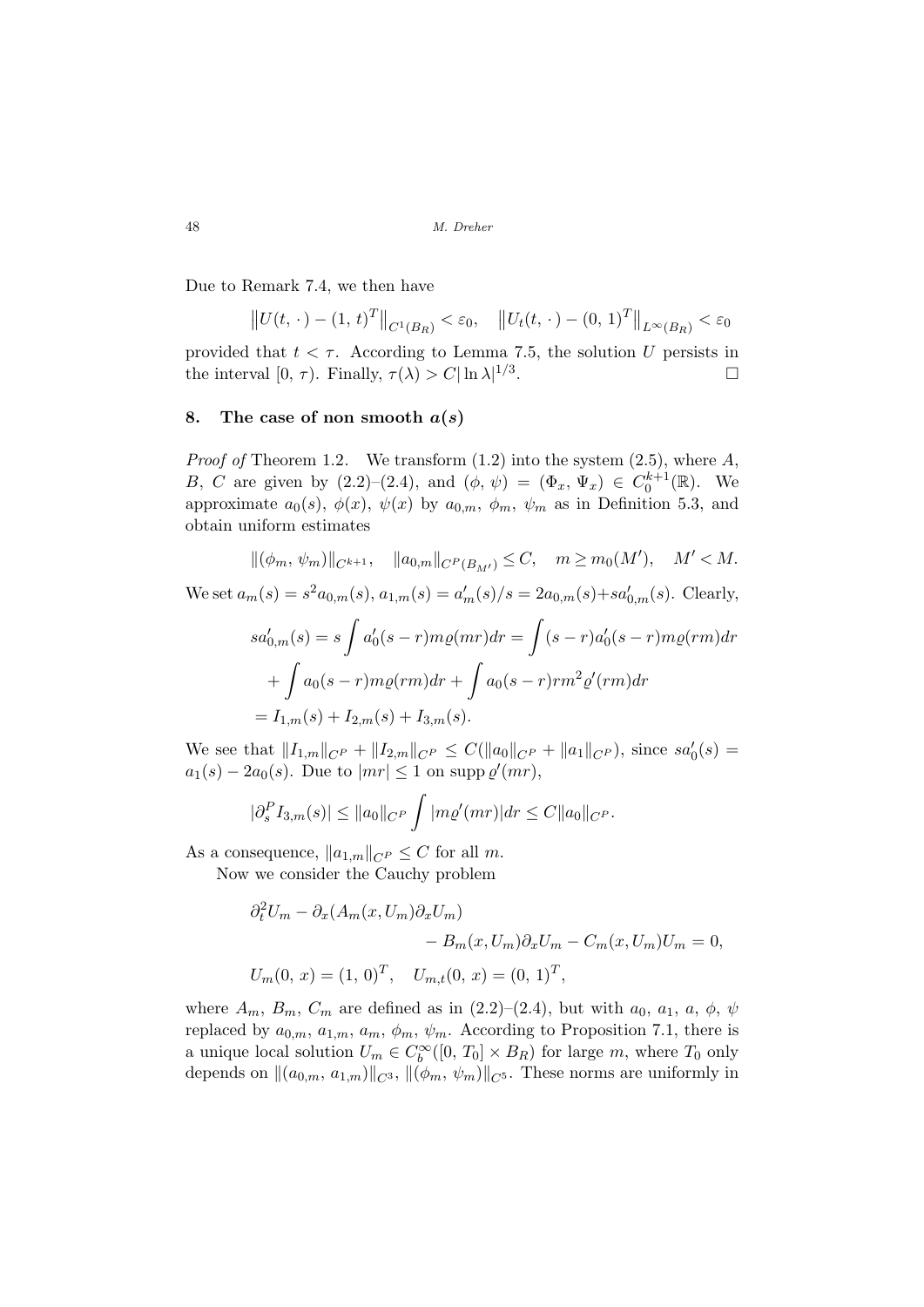m bounded. Taking into account that  $k \geq 4$ , we apply Lemma 7.2 with k replaced by  $k - 1$ . Then we find

$$
\sup_{[0,T_0]} \|U_m(t,\,\cdot\,)\|_{H^{k-1}(B_R)} \leq C < \infty
$$

for all  $m \geq m_0$ . By the differential equation, it can be deduced that  $\{U_m\}$ is a bounded sequence in  $C([0, T_0], H^{k-1}(B_R)) \cap C^2([0, T_0], H^{k-3}(B_R)).$ The Arzela–Ascoli theorem gives us a subsequence  ${U_{m'} }$  converging in  $C^1([0, T_0], H^{k-4}(B_R))$  to some limit  $U^*$ . Interpolating between the spaces  $C([0, T_0], H^{k-4}(B_R))$  and  $C([0, T_0], H^{k-1}(B_R))$  shows  $U_{m'} \to U^*$  in  $C([0,T_0], H^{k-1-\varepsilon}(B_R))$ . Especially, we have convergence in  $C([0,T_0], C^2(B_R))$ , since  $k \geq 4$ . Then the limit  $U^*$  is a solution to (2.5). From the weak precompactness of bounded sets in  $H^{k-1}$  we deduce that  $U_{m'} \to U^*$  in  $L^{\infty}([0, T_0], H^{k-1}(B_R)).$  The differential equation then yields

$$
\partial_t^2 U^* \in L^\infty([0, T_0], H^{k-3}(B_R)).
$$

The uniqueness of  $U^*$  can be shown by standard arguments, Proposition 4.4 and Gronwall's lemma.

Then we find a solution  $u \in L^{\infty}([0, T_0], H^{k-1}(B_R))$  to  $(2.1)$ , which satisfies  $\partial_t^2 u \in L^{\infty}([0, T_0], H^{k-3}(B_R))$ . A solution w to (1.2) then is given sausies  $v_t u \in L$  ([0, 10],  $H$  ( $D_R$ )). A solution w to (1.2) by  $w(t, x) = \int_{-R}^{x} u(t, y) dy$ , compare the proof of Theorem 1.5.

Finally, we discuss the uniqueness of this solution  $w$ . It suffices to consider the reduced problem (2.1). Let  $v = v(t, x)$  be a second solution to  $(2.1)$  with

$$
\partial_t^j v \in L^{\infty}([0, T_0], H^{3-j}(\mathbb{R})), \quad j = 0, 2.
$$

Then the difference  $z(t, x) = u(t, x) - v(t, x)$  solves

$$
\partial_t^2 z - \partial_x(a_*(t, x)\partial_x z) - b(t, x)\partial_x z - c(t, x)z = 0
$$

with the coefficients  $a_*(t, x) = a(u(t, x))$ ,  $b(t, x) = a'(u(t, x))\partial_x v(t, x)$ , and  $c(t, x)$  is given implicitly by  $c(t, x)z = (a(u) - a(v))\partial_x^2 v + (a'(u) - a(v))\partial_x^2 v$  $a'(v)(\partial_x v)^2$ . We see that  $c(t, x)$  is bounded; and by Condition 1,  $|b(t, x)|^2 \le$ La<sub>∗</sub>(t, x). From Proposition 4.4 we get  $||z(t, \cdot)||_{L^2(B_R)} = 0$ . On the other hand,  $u(t, x) \equiv 0$  for  $x \notin B_R$ , which implies  $\partial_t^2 z - c(t, x)z = 0$ . Consequently,  $z(t, x)$  vanishes everywhere.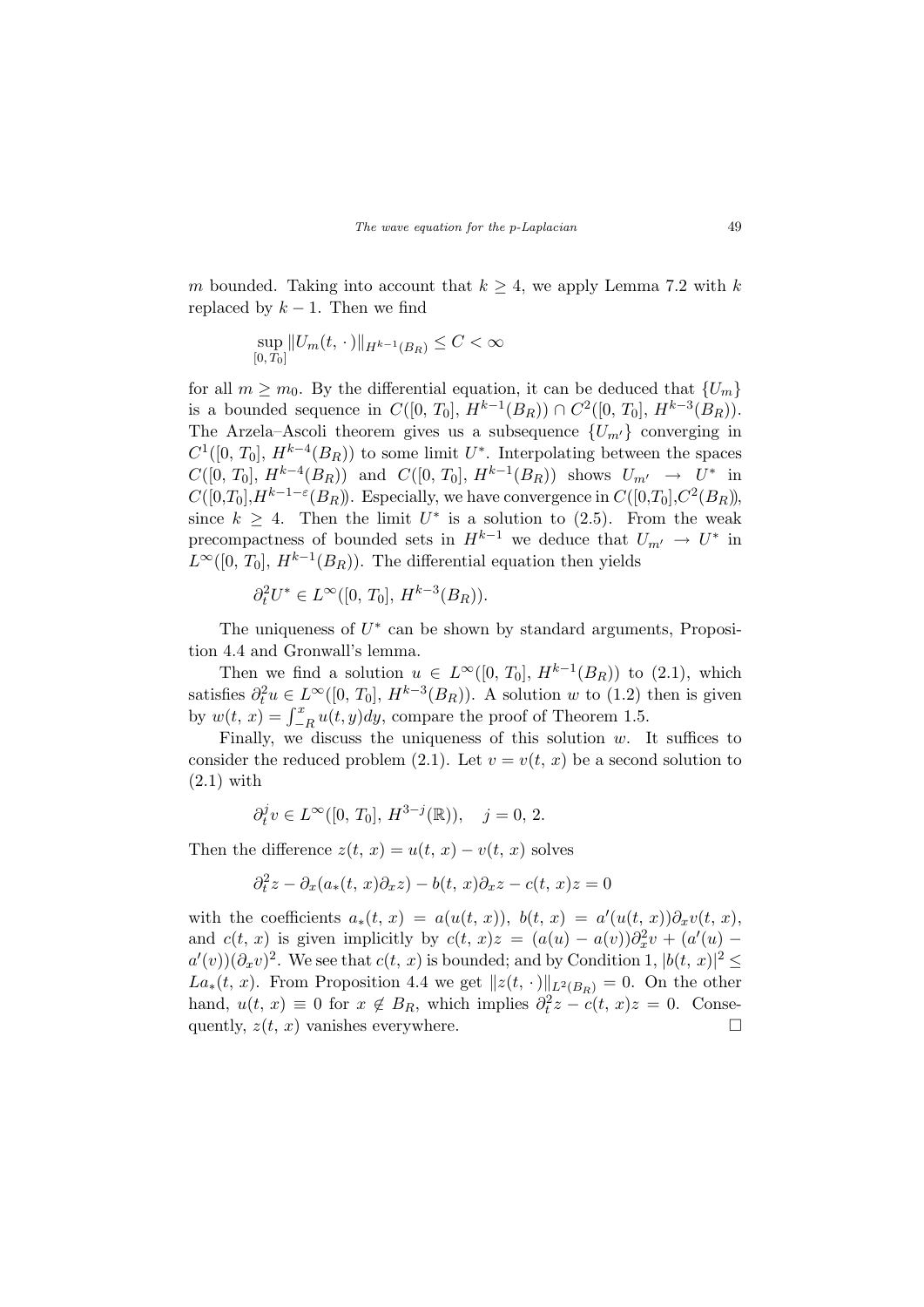### 9. A blow-up result

We consider the Cauchy problem 1.2 and describe a class of coefficients  $a = a(s)$ , and initial data  $\Phi$ ,  $\Psi$  for which the solution blows up in finite time.

**Proposition 9.1** Suppose Condition 2 with  $a_0(0) > 0$ . We assume that  $\Phi, \Psi \in C_0^{\infty}(\mathbb{R})$  are even functions, and

$$
\Phi''(0) > 0, \quad \Psi''(0) > 0 \quad or \quad \Phi''(0) < 0, \quad \Psi''(0) < 0.
$$

Then the Cauchy problem (1.2) has no global  $C^{\infty}$  solution w.

Proof. According to Theorem 1.5, there is a unique solution  $w \in C_b^{\infty}([0, T_0] \times \mathbb{R})$ , for some  $T_0 > 0$ . Now we show that  $T_0$  is bounded from above.

Since a,  $\Phi$ ,  $\Psi$  are even functions, the solution  $w = w(t, x)$  is also even, hence  $w_x(t, 0) = 0$  for  $0 \le t \le T_0$ , which implies  $w(t, 0) = \Phi(0) + t\Psi(0)$ . For  $0 \le t \le T_0$ ,  $-\varepsilon < x < \varepsilon$ , we have the Taylor expansion

$$
w(t, x) = \sum_{k=0}^{2} \frac{1}{k!} (\partial_x^k w)(t, 0) + \mathcal{O}(|x|^3)
$$
  
=  $(\Phi(0) + t\Psi(0)) + \xi(t)x^2 + \mathcal{O}(|x|^3),$   
 $\xi(0) = \frac{1}{2}\Phi''(0), \quad \xi'(0) = \frac{1}{2}\Psi''(0).$ 

Plugging this into  $(1.2)$  and collecting the terms with  $x^2$  gives

$$
\xi_{tt}(t)x^2 - a(2\xi(t)x) \cdot 2\xi(t) + \mathcal{O}(|x|^3) = 0,
$$
  
\n
$$
\xi_{tt}(t) - (2\xi(t))^3 a_0(0) = 0, \quad 0 \le t \le T_0.
$$

Since  $\xi(0)$  and  $\xi'(0)$  have the same sign, and  $a_0(0) > 0$ , this ODE has no global solution, as can be seen from the equivalent formulation

$$
((\xi_t)^2)_t = 4a_0(0)(\xi^4)_t, \quad 0 \le t \le T_0.
$$

 $\Box$ 

#### 10. Appendix

The following technical lemma is proved by Nirenberg-Gagliardo interpolation.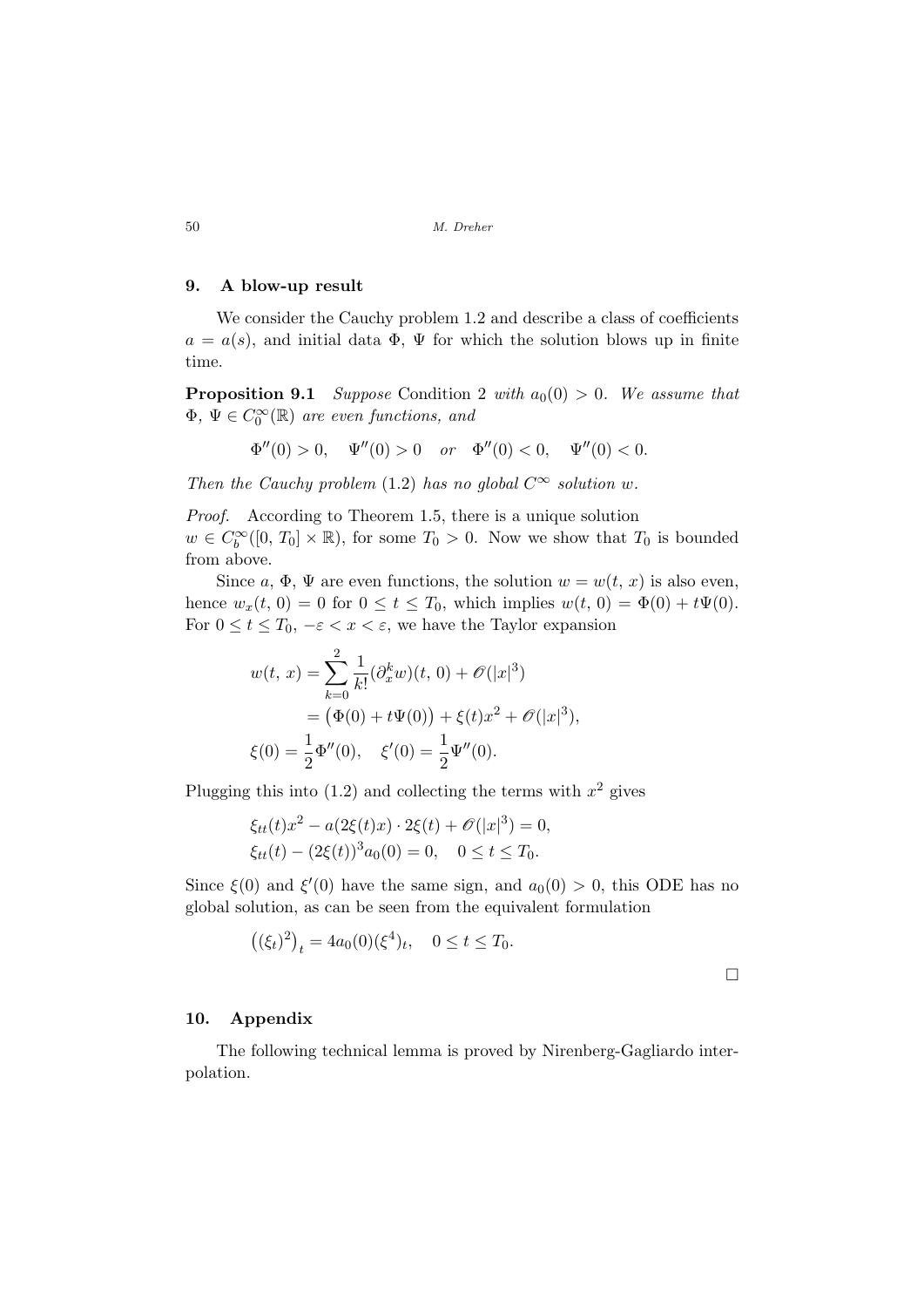**Lemma 10.1** Let  $f = f(x, u): \Omega \times \mathcal{M} \to \mathbb{R}$  be some  $C^k$  function, where  $\Omega \subset \mathbb{R}^n$ ,  $\mathscr{M} \subset \mathbb{R}^N$  are domains with smooth boundary, and  $\Omega$  is bounded. Assume  $k > n/2$ . Then there is some continuous function  $\varrho_k : \mathbb{R}_+ \to \mathbb{R}_+$ depending on  $||f(\cdot, \cdot)||_{C^k(\Omega \times \mathcal{M})}$  such that

$$
|| f(x, u(x)) ||_{H^k(\Omega)} \leq \varrho_k(||u(\cdot)||_{L^{\infty}(\Omega)})(1 + ||u(\cdot)||_{H^k(\Omega)})
$$

for all functions  $u \in H^k(\Omega)$  taking values in  $\mathscr M$ . The function  $\varrho_k$  satisfies

$$
\varrho_k(s) \leq C_k \sup_{x \in \Omega, |u| \leq s} \sum_{|\alpha| + |\beta| \leq k} |\partial_x^{\alpha} \partial_u^{\beta} f(x, u)| (1 + s^k).
$$

Acknowledgment The author would like to thank Prof. K. Kajitani of Tsukuba University for fruitful discussions. Moreover, the author thanks the referee for helpful remarks.

#### References

- [1] Ang D.D. and Dinh A.P.N., *Strong solutions of a quasilinear wave equation with* nonlinear damping. SIAM J. Math. Anal. 19 (1988), 337–347.
- [2] Biazutti A.C., On a nonlinear evolution equation and its applications. Nonlinear Analysis: Theory, Methods & Applications 24 (1995), 1221–1234.
- [3] Colombini F. and Spagnolo S., An example of a weakly hyperbolic Cauchy problem not well posed in  $C^{\infty}$ . Acta Math. 148 (1982), 243-253.
- [4] D'Ancona P. and Manfrin R., Sufficient conditions for the local solvability of some quasilinear equations of weakly hyperbolic type. Boll. Un. Mat. Ital. 8 (1994), 731– 754.
- [5] D'Ancona P. and Spagnolo S., On the life span of the analytic solutions to quasilinear weakly hyperbolic equations. Indiana Univ. Math. J. 40 (1991), 71–99.
- $\lceil 6 \rceil$  D'Ancona P. and Trebeschi P., On the local solvability for a nonlinear weakly hyperbolic equation with analytic coefficients. Comm. PDE 26 (2001), 779–811.
- $\lceil 7 \rceil$  Dionne Ph.A., Sur les problèmes hyperboliques bien posés. J. Analyse Math. 10 (1962), 1–90.
- [ 8 ] Galaktionov V.A. and Pohozaev S.I., Blow–up, critical exponents and asymptotic spectra for nonlinear hyperbolic equations. Preprint 00/10, University of Bath, May 2000.
- [9] Gao H. and Ma T.F., *Global solutions for a nonlinear wave equation with the p* Laplacian operator. Electronic J. Qualitative Theory Differ. Equ. (1999), no. 11,  $1-13.$
- [10] Glaeser G., Racine carrée d'une fonction différentiable. Ann. Inst. Fourier (Grenoble) 13 (1963), 203–210.